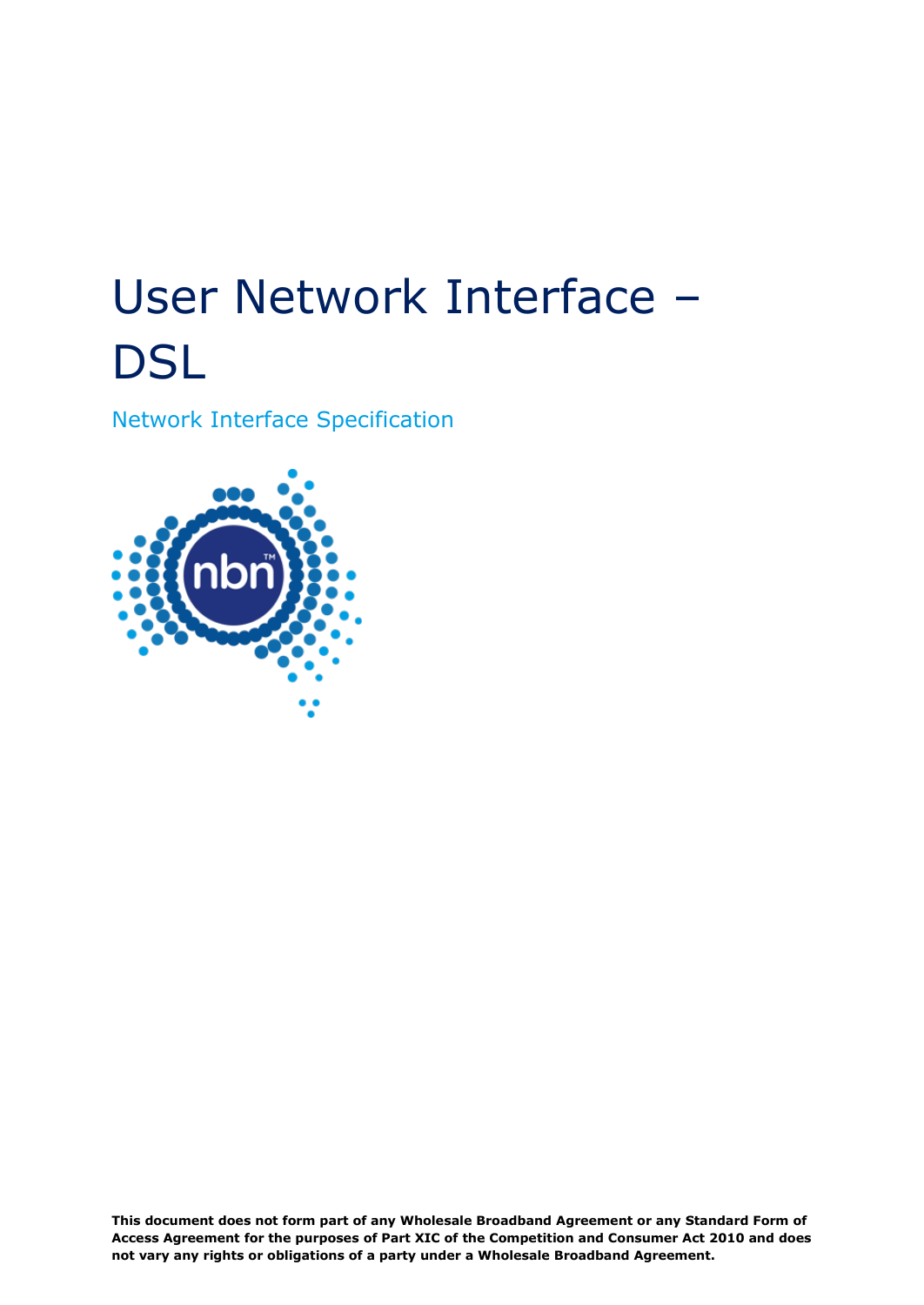

# User Network Interface – **DSL**

### Network Interface Specification

| l Version | <b>Description</b>            | Effective Date    |
|-----------|-------------------------------|-------------------|
| ∣ 4.0     | First issued version of WBA 4 | l 1 December 2020 |

#### **Copyright**

This document is subject to copyright and must not be used except as permitted below or under the Copyright Act 1968 (Cth). You must not reproduce or publish this document in whole or in part for commercial gain without the prior written consent of **nbn**. You may reproduce and publish this document in whole or in part for educational or non-commercial purposes as approved by **nbn** in writing.

Copyright © 2020 nbn co limited. All rights reserved. Not for general distribution.

#### **Disclaimer**

This document is provided for information purposes only. The recipient must not use this document other than with the consent of **nbn** and must make its own inquiries as to the currency, accuracy and completeness of this document and the information contained in it. The contents of this document should not be relied upon as representing **nbn**'s final position on the subject matter of this document, except where stated otherwise. Any requirements of **nbn** or views expressed by **nbn** in this document may change as a consequence of **nbn** finalising formal technical specifications, or legislative and regulatory developments.

#### **Environment**

**nbn** asks that you consider the environment before printing this document.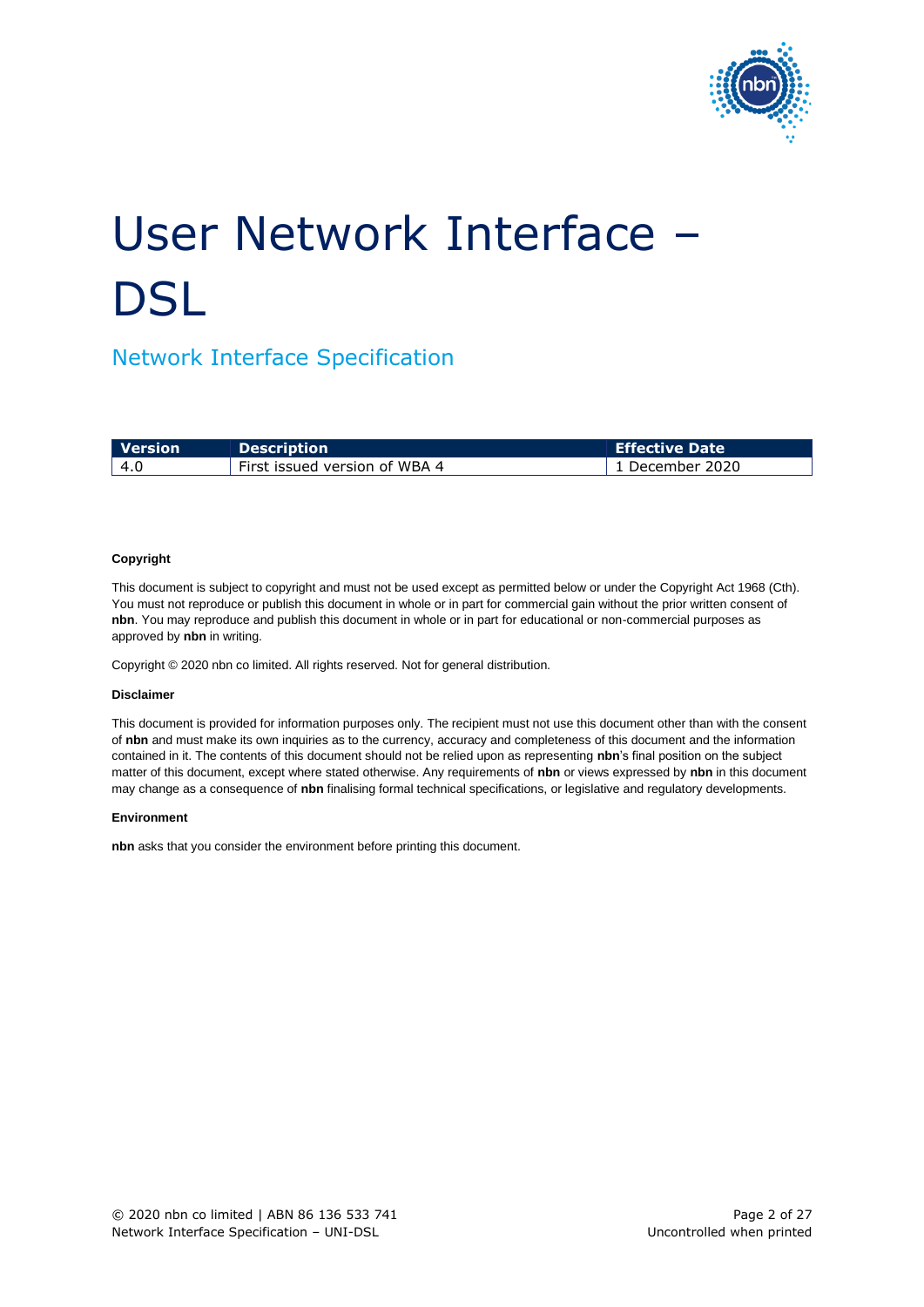

# **Contents**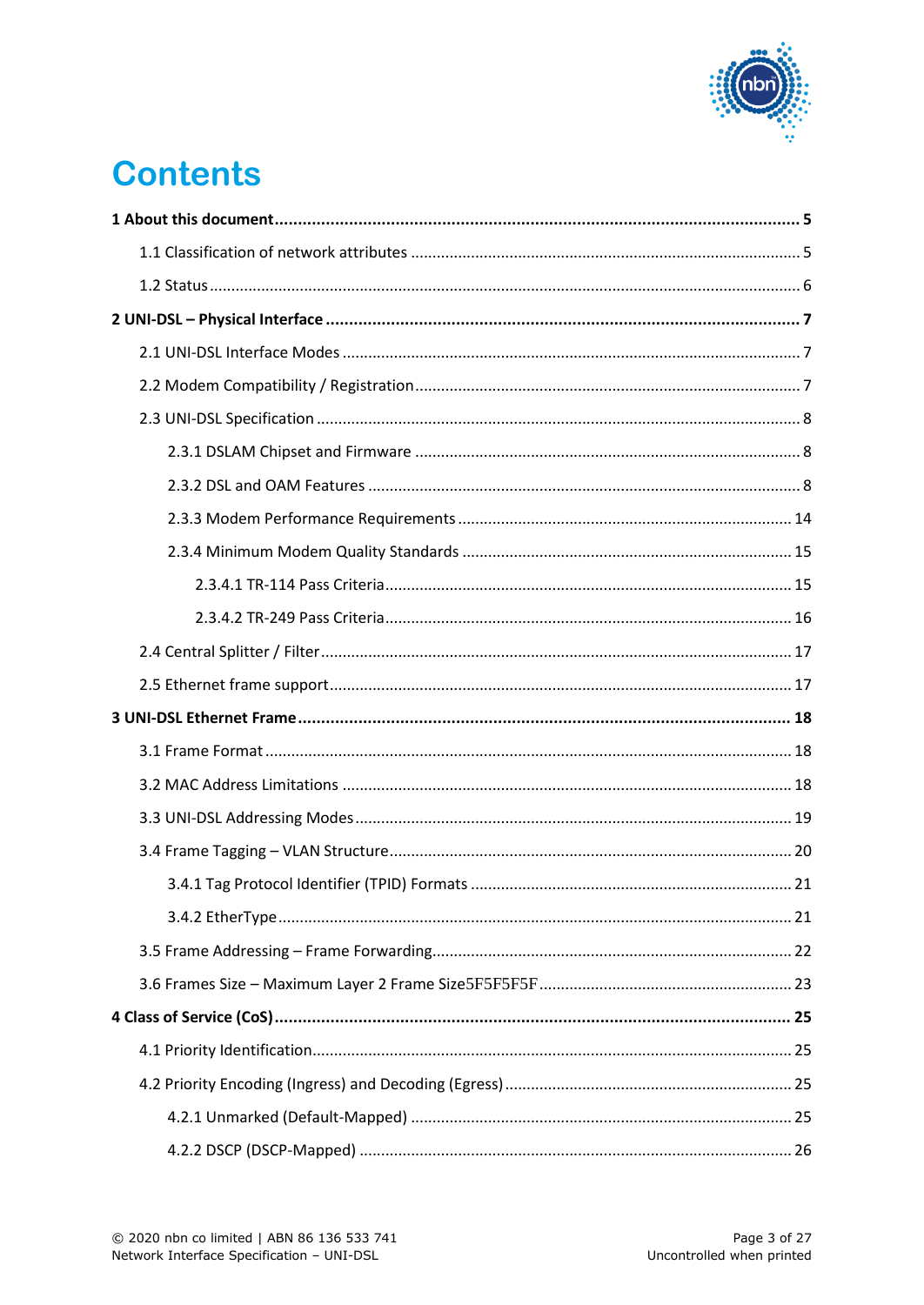

|--|--|

### **Figures**

| Figure 3: Definition of Maximum Layer 2 Frame Size (UNI-DSL, Default-Mapped and DSCP-Mapped       |  |
|---------------------------------------------------------------------------------------------------|--|
| Figure 4: Definition of Maximum Layer 2 Frame Size (UNI-DSL, Priority-Tagged and Tagged Mode). 23 |  |

### **Tables**

| Table 4: 15.1 Rate adaptive performance tests for BA17ade with DPBO and UPBO, retransmission |
|----------------------------------------------------------------------------------------------|
| Table 5: 15.2 Rate adaptive performance tests for BA17ade with DPBO and UPBO, retransmission |
|                                                                                              |
|                                                                                              |
|                                                                                              |
|                                                                                              |
|                                                                                              |
|                                                                                              |
| Table 12: Layer 2 Maximum Frame Size for nbn™ Ethernet (FTTB) and nbn™ Ethernet (FTTN) 24    |
|                                                                                              |
|                                                                                              |
|                                                                                              |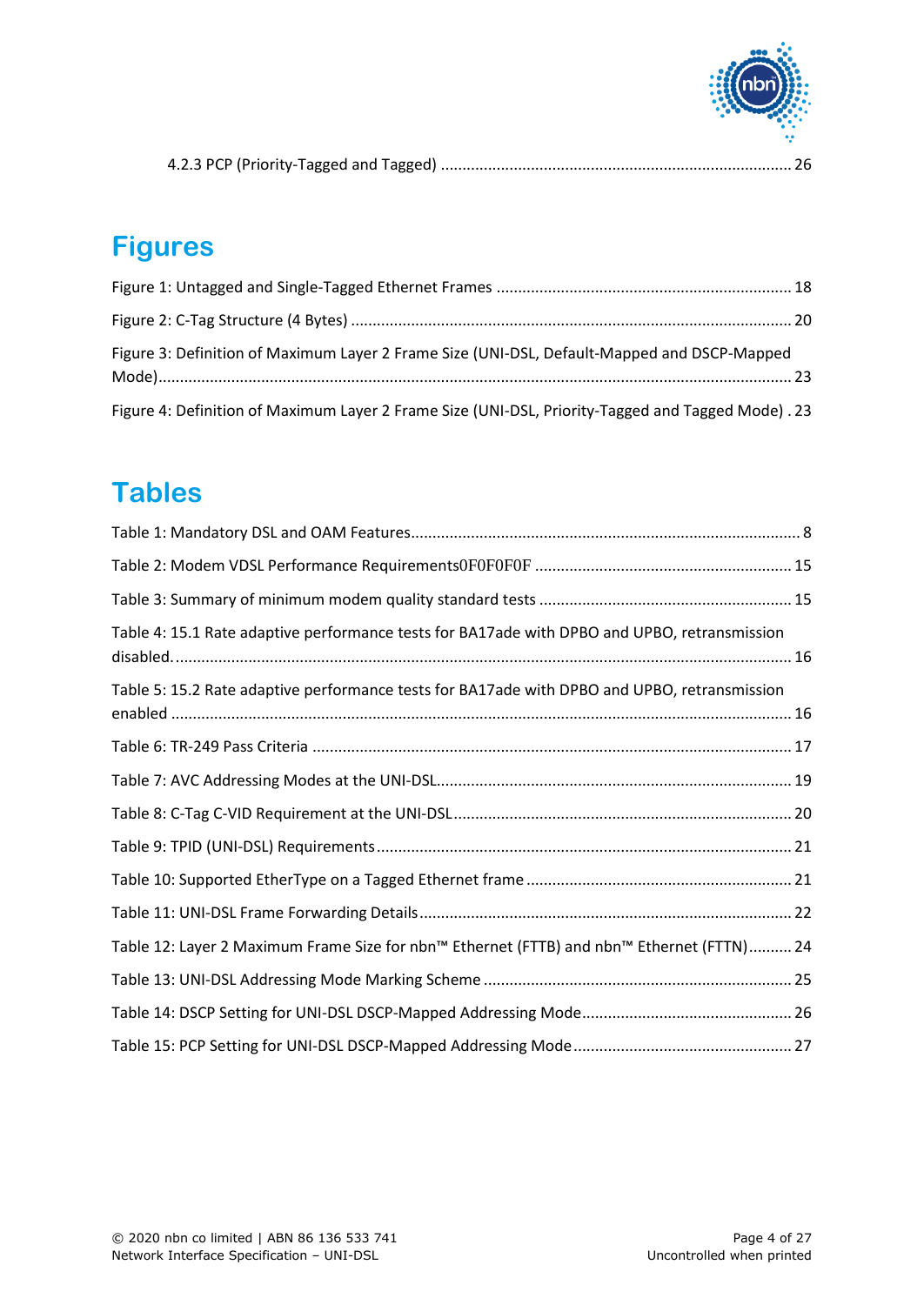

# <span id="page-4-0"></span>**1 About this document**

In this document:

- Major Attributes are identified with a thick red border;
- Minor Attributes are identified with a thick blue border;
- Major and Minor Attributes in tables are identified by an associated cell within the table marked as either Major or Minor;
- Important information is identified with a thin black border with gold background and prefixed with the word "**Important**";

and

• all other attributes are Unsupported Attributes.

Any feature, parameter and/or behaviour of **nbn**™ Infrastructure which is not included in a Network Interface Specification is an Unsupported Attribute.

### <span id="page-4-1"></span>**1.1 Classification of network attributes**

**nbn** may, in its absolute discretion, identify or re-classify any attribute of the **nbn**™ Network in accordance with clause C13.5(a) of the Head Terms. Each attribute of the **nbn**™ Network may be classified as one of the following:

| <b>Classification</b> | <b>Description</b>                                                                                                                                                     |
|-----------------------|------------------------------------------------------------------------------------------------------------------------------------------------------------------------|
| <b>Major</b>          | A Supported Attribute necessary for using a Product. Customer is<br>expected to make use of the attribute as an input into Customer<br>Products.                       |
|                       | Any Upgrade to such an attribute is anticipated to:                                                                                                                    |
|                       | require Customer to take particular action to continue to use a<br>$\bullet$<br>Product after the implementation of the Upgrade;                                       |
|                       | result in a Product no longer being supplied by reason of the<br>$\bullet$<br>Upgrade; or                                                                              |
|                       | require Customer to commit material capital expenditure in response<br>$\bullet$<br>to implementation of that Upgrade.                                                 |
| <b>Minor</b>          | A Supported Attribute necessary for using a Product. Customer is<br>expected to make use of the attribute as an input into Customer<br>Products.                       |
|                       | However, any Upgrade to such an attribute is not anticipated to be a<br>Major Upgrade.                                                                                 |
| <b>Unsupported</b>    | An attribute that is not a Supported Attribute and which need not be<br>relied upon to use a Product. Customer should be resilient to changes to<br>such an attribute. |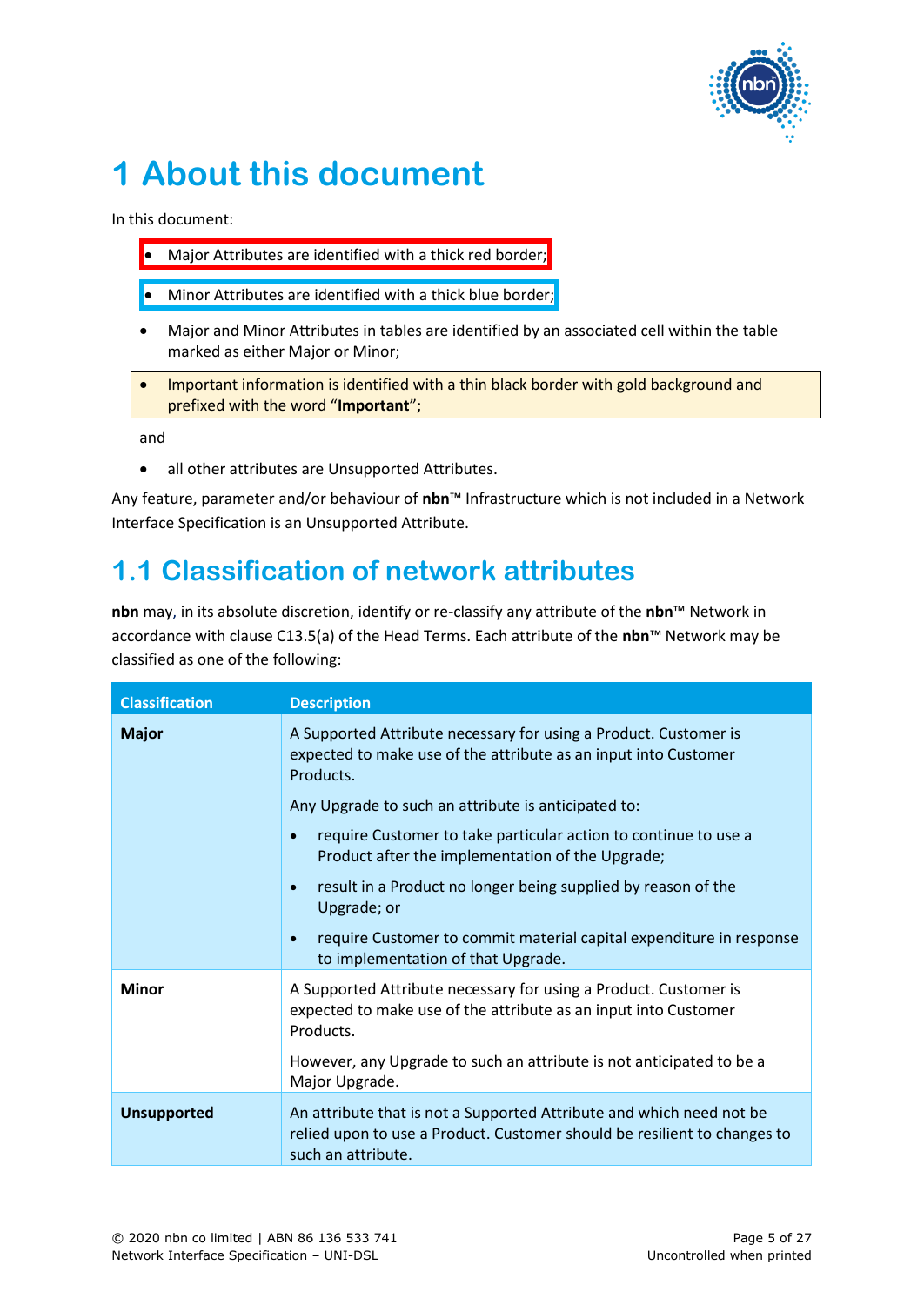

| <b>Classification</b> | <b>Description</b>                                                                                                                                                                                                                                                                          |
|-----------------------|---------------------------------------------------------------------------------------------------------------------------------------------------------------------------------------------------------------------------------------------------------------------------------------------|
|                       | Customer should not assume or rely upon specific network behaviour in<br>connection with such attributes. Customer should consider these facts<br>when connecting to any nbn <sup>™</sup> Infrastructure, using a Product and<br>constructing, configuring and supplying Customer Products. |

The network attribute descriptions above do not define the Upgrade process that will apply in respect of Upgrades to those attributes. For that information, see clauses C13 and C17 of the Head Terms.

Customer must not rely on the currency of the descriptions of any Unsupported Attributes in any Network Interface Specification, which may change with limited or no notice or update to the Network Interface Specification.

Important information is provided to Customer where this information relates to how a Customer network must be configured to use a Product or where failure to observe a limitation will result in the Product not performing to specification.

### <span id="page-5-0"></span>**1.2 Status**

This document does not form part of any Wholesale Broadband Agreement or any Standard Form of Access Agreement for the purposes of Part XIC of the Competition and Consumer Act 2010 and does not vary any rights or obligations of a party under a Wholesale Broadband Agreement.

This document refers to and is to be read subject to the terms of the **nbn**™ Ethernet Product Module of the Wholesale Broadband Agreement.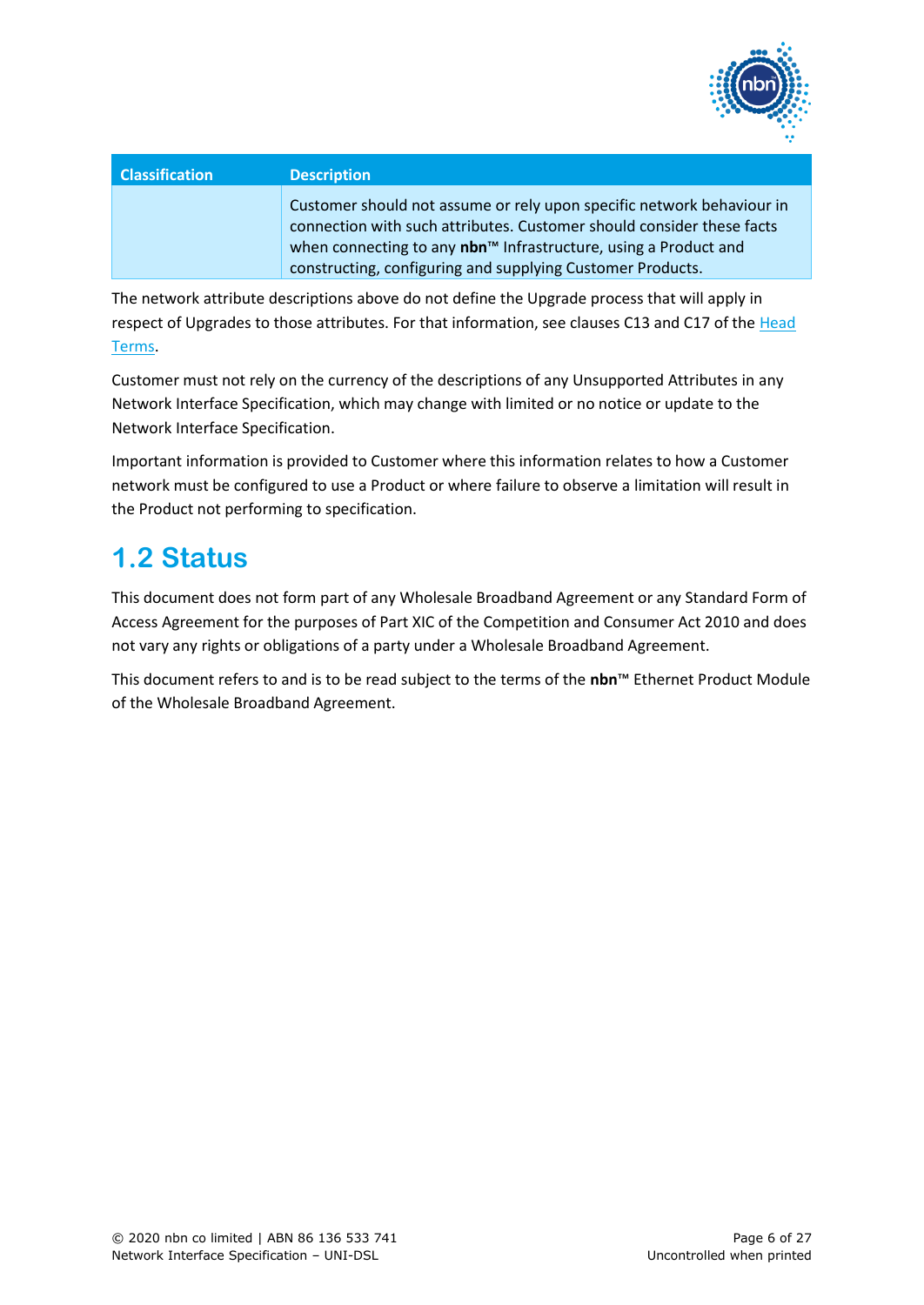

## <span id="page-6-0"></span>**2 UNI-DSL – Physical Interface**

### <span id="page-6-1"></span>**2.1 UNI-DSL Interface Modes**

Section 4.1(a) of the **nbn**™ Ethernet Product Description and section 3.3 of the **nbn**™ Ethernet Product Technical Specification outline the product attributes of the UNI-DSL Product Component, including that the UNI-DSL is a VDSL2 interface in alignment with ITU-T G.993.2 (01/ 15) and supporting standards.

For UNI-DSL services it is Customer's responsibility to provide a VDSL2 modem, as outlined in section [2.2.](#page-6-2)

### <span id="page-6-2"></span>**2.2 Modem Compatibility / Registration**

#### **Important**:

The registration process consists of a self-certification, executed by Customer, followed by a registration of the self-certification by Customer to **nbn**. To register Modem, Customer must supply the Modem Vendor ID, System ID and Version Number as described in ITU-T G.993.2 section 11.2.3.6, as well as a clear-text name uniquely identifying the combination of hardware and firmware to be entered into the registration database.

Customer must not register Modem, unless:

- the Modem and its firmware supports all applicable mandatory ITU-T requirements for vectored VDSL2 and **nbn** UNI-DSL specifications referenced below;
- the Modem and its firmware has been tested successfully against every feature of the **nbn** UNI-DSL Specification outlined in sectio[n 2.3;](#page-7-0) and
- upon request, Customer can provide evidence that the above requirements are met.

Where Customer updates Modem hardware or firmware which impacts VDSL components or VDSL drivers, re-certification and re-registration for the new hardware and firmware combination is required.

Irrespective of whether Modem is registered, where specific Modem or a certain model and/or firmware of Modem is causing (or **nbn** reasonably considers that it is likely to cause) detriment to other services, **nbn** may:

- remove the Modem from the Modem registration list;
- place an Ordered Product using that Modem into a Repair Profile; and/or
- Suspend an Ordered Product using that Modem in accordance with the Head Terms.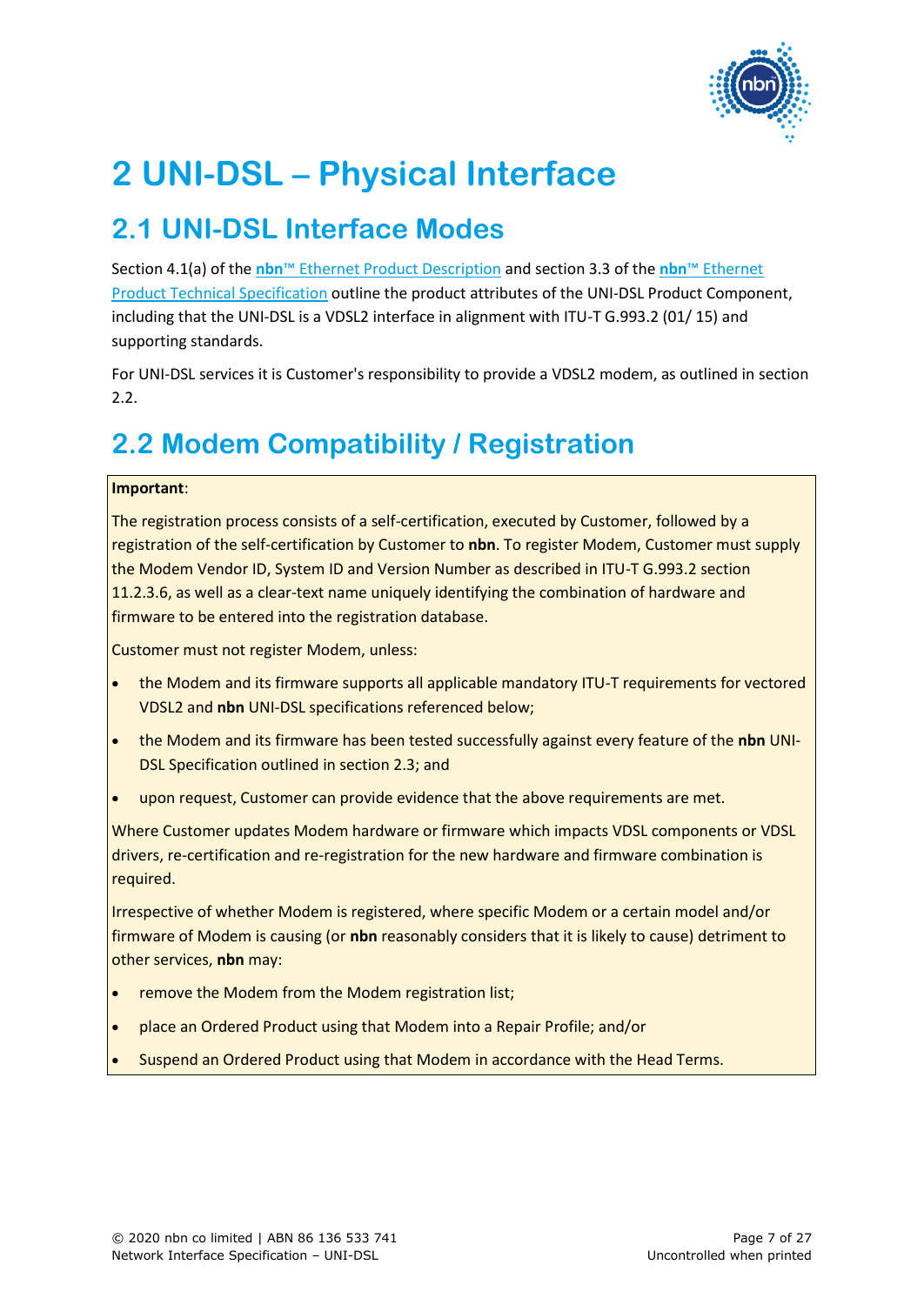

### <span id="page-7-0"></span>**2.3 UNI-DSL Specification**

For the purposes of Modem self-certification by Customer, **nbn** will maintain a specification of the UNI-DSL interface comprised of three separate sections:

- a DSLAM chipset and firmware list;
- a list of mandatory DSL and OAM Features that the Modem must support; and
- a minimum rate-reach performance specification that the Modem must achieve.

**Important**: These specifications will be updated regularly and it is the responsibility of Customer to source Modem hardware and firmware updates to maintain compatibility.

### <span id="page-7-1"></span>**2.3.1 DSLAM Chipset and Firmware**

**Important**: The **nbn**™ Equipment, used in connection with **nbn**™ Ethernet (FTTB) and **nbn**™ Ethernet (FTTN), utilises chipsets to provide UNI-DSL services. Modem hardware and firmware intended for use with the UNI-DSL must support full vectored interoperability with all of the DSLAM chipsets and firmware combinations that **nbn** notifies Customer from time to time.

### <span id="page-7-2"></span>**2.3.2 DSL and OAM Features**

The UNI-DSL will utilise the DSL features listed below. Modem hardware and firmware intended for use with the UNI-DSL must be able to demonstrate compatibility with all of the requirements listed:

#### <span id="page-7-3"></span>**Table 1: Mandatory DSL and OAM Features**

| ID             | <b>Requirement</b>                                                                                      | <b>Standard References</b>                                                                                                                                                  | <b>Classification</b> | <b>Comment</b>                                                                                                                                                      |
|----------------|---------------------------------------------------------------------------------------------------------|-----------------------------------------------------------------------------------------------------------------------------------------------------------------------------|-----------------------|---------------------------------------------------------------------------------------------------------------------------------------------------------------------|
| $\mathbf{1}$   | All mandatory<br>vectoring related<br>functionality<br>(excluding tests 8.1,<br>$8.5, 8.7$ <sup>1</sup> | ITU-T G.993.5 (01/<br>15), BBF TR-249<br>Issue 1                                                                                                                            | Major                 | Crosstalk / FEXT<br>reduction, substantial bit<br>rate and stability<br>improvements                                                                                |
| $\overline{2}$ | G.inp                                                                                                   | ITU-T G.998.4, BBF<br><b>TR-115 Issue2</b><br>section 5.2. Test<br>setup is intended for<br>FEC testing - only<br>200us noise burst<br>and some test<br>adaptation required | Minor                 | Improved impulse noise<br>protection with respect to<br>I-FEC approach, improving<br>end user experience and<br>throughput under<br>conditions of impulse<br>noise. |

<sup>1</sup> These excluded tests now form part of Minimum Modem Quality Standards as described in sectio[n 2.3.4](#page-14-0) of this Network Interface Specification.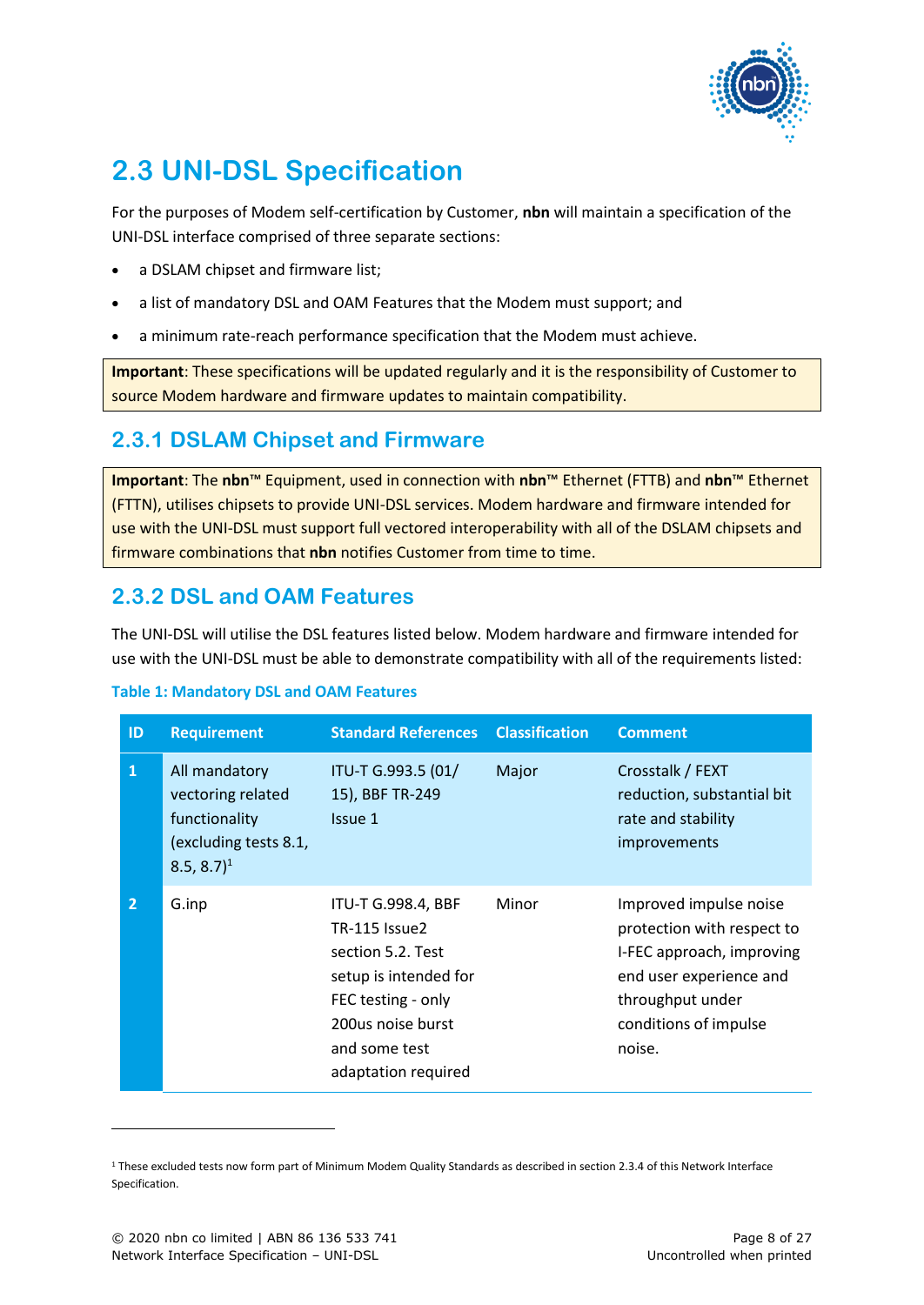

| ID              | <b>Requirement</b>                                                                                                                                     | <b>Standard References</b>                                               | <b>Classification</b> | <b>Comment</b>                                                                                                                                                                                |
|-----------------|--------------------------------------------------------------------------------------------------------------------------------------------------------|--------------------------------------------------------------------------|-----------------------|-----------------------------------------------------------------------------------------------------------------------------------------------------------------------------------------------|
|                 | Support for on-line<br>reconfiguration<br>(OLR) specifically bit<br>swapping and<br><b>Seamless Rate</b><br>Adaptation                                 | <b>ITU-T G.998.4</b><br>Amendment 1, BBF<br>TR-115 Issue2<br>section 5.4 | Minor                 | Improved stability. Higher<br>throughput. Faster<br>recovery when conditions<br>change                                                                                                        |
|                 | Intra-DTU<br>interleaver,<br>extended memory<br>for Enhanced Net<br>Data Rates with<br>Vectoring, and<br><b>Improved ATTNDR</b><br>calculation methods | <b>ITU-T G.998.4</b><br>Amendment 2                                      | Minor                 | Further stability,<br>throughput, recovery<br>improvements                                                                                                                                    |
| 3               | <b>Seamless Rate</b><br><b>Adaptation (SRA)</b>                                                                                                        | ITU-T G.993.2, BBF<br><b>TR-115 Issue 2</b><br>section 5.4.3             | Minor                 | Maximises throughput<br>during showtime, and<br>improves stability under<br>slowly varying noise<br>conditions                                                                                |
| 4               |                                                                                                                                                        |                                                                          |                       | Requirements 1 to 3 of<br>this table supported in<br>both upstream and<br>downstream directions.<br>Some VDSL2 chipsets do<br>not support G.inp in the<br>upstream direction at this<br>time. |
| 5               | Requirements 1 to 4<br>of this table useable<br>simultaneously<br>without restriction                                                                  |                                                                          |                       | Not acceptable that the<br>listed capabilities are<br>usable only separately, or<br>are encumbered by<br>restrictions regarding<br>simultaneous use                                           |
| $6\phantom{1}6$ | Error(f) packets sent<br>over layer 2<br>backchannel                                                                                                   | <b>ITU-T G.993.5</b><br>section 7.4.1                                    | Minor                 | G.993.5 section 7.4.2<br>describes an alternative<br>Error(f) technique but<br>section 7.4.1 method will<br>be deployed due to                                                                |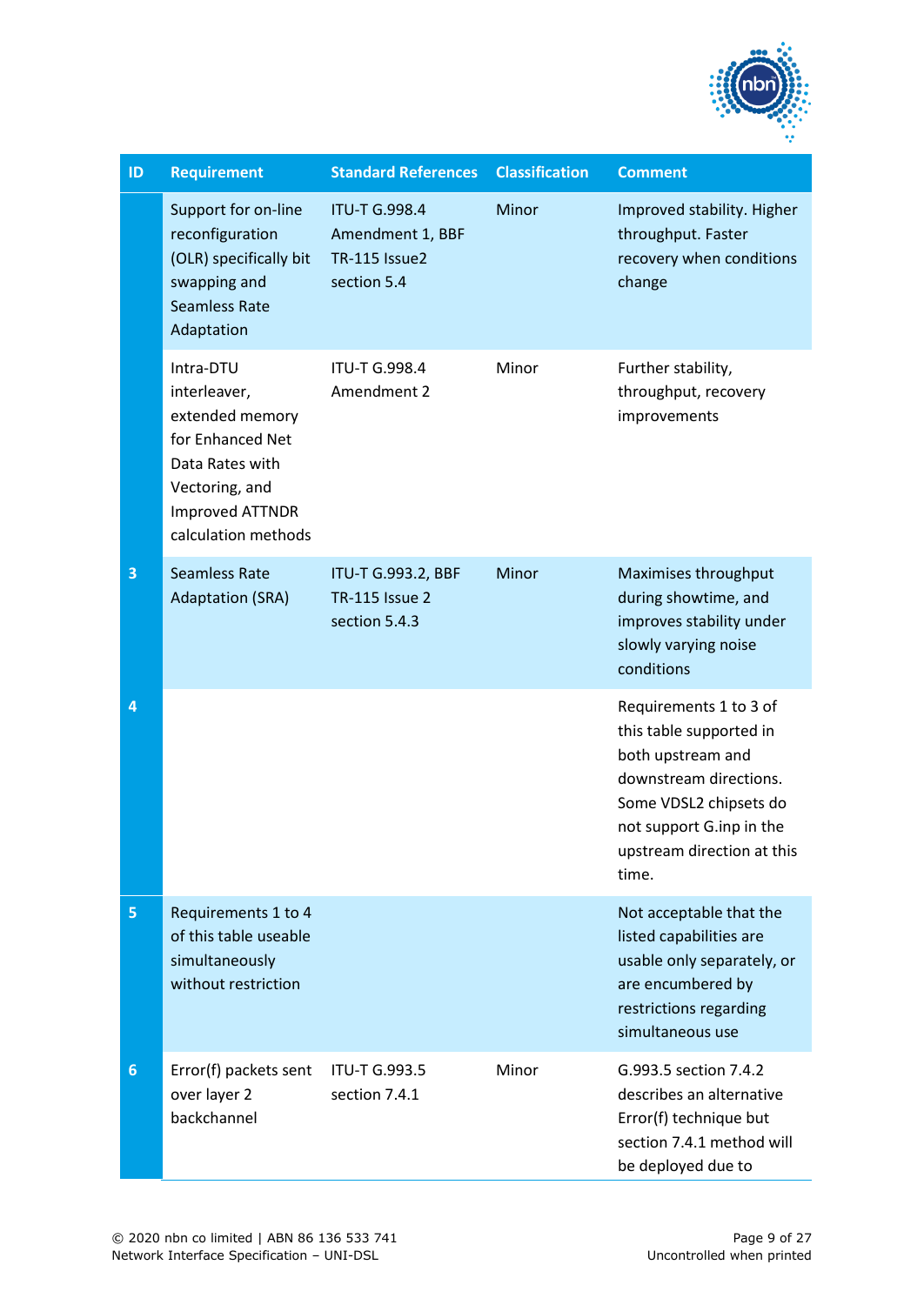

| ID             | <b>Requirement</b>                                                                                                                               | <b>Standard References</b>                                                                                                                                                                    | <b>Classification</b> | <b>Comment</b>                                                                                                                                                        |
|----------------|--------------------------------------------------------------------------------------------------------------------------------------------------|-----------------------------------------------------------------------------------------------------------------------------------------------------------------------------------------------|-----------------------|-----------------------------------------------------------------------------------------------------------------------------------------------------------------------|
|                |                                                                                                                                                  |                                                                                                                                                                                               |                       | shortcomings of the<br>alternate method.                                                                                                                              |
| $\overline{7}$ | Modem prioritises<br>processing of<br>Error(f) packets<br>even in condition of<br>end user traffic<br>congestion or other<br>overload            |                                                                                                                                                                                               | Minor                 | Necessary for satisfactory<br>operation of vectoring                                                                                                                  |
| 8              | Support for orderly<br>and disorderly shut-<br>down (within 10ms)<br>events                                                                      | <b>ITU-T G.993.5</b><br>section 9                                                                                                                                                             | Minor                 | Stability of neighbouring<br>lines, stability of<br>neighbouring vectored<br>lines                                                                                    |
| $\overline{9}$ | Protection against<br>single wire<br>connections and<br>disorderly leaving<br>events in the<br>upstream direction<br>(e.g. when cable is<br>cut) | <b>BBF TR-249 section</b><br>9.4 (single wire<br>interruption test)                                                                                                                           | Minor                 | Modem must pass this<br>test, interrupting<br>upstream transmissions<br>promptly upon detection<br>of changes or interruption<br>in the downstream<br>received signal |
| 10             | Monitored tones /<br>sub-carriers                                                                                                                | ITU-T G.993.2,<br>sections 3.36,<br>10.3.3.1, 10.3.4.4,<br>BBF TR-115 Issue 2<br>section 5.4.1, + Issue<br>2 Amendment 1<br>section $5.4.5$ , + need<br>to add a bit loading<br>recovery test | Minor                 | Support for monitor<br>tones, and recovery of<br>tones with zero bit loading<br>to a non-zero bit loading                                                             |
| 11             | <b>Alternative Electrical</b><br>Length Estimation<br>Method (AELEM)                                                                             | <b>ITU-T G.993.2</b><br>Amendment 7                                                                                                                                                           | Minor                 | Reduces loop length<br>estimation errors in<br>presence of bridged taps.<br>Reduced impact on<br>neighbouring lines in<br>presence of bridged taps,                   |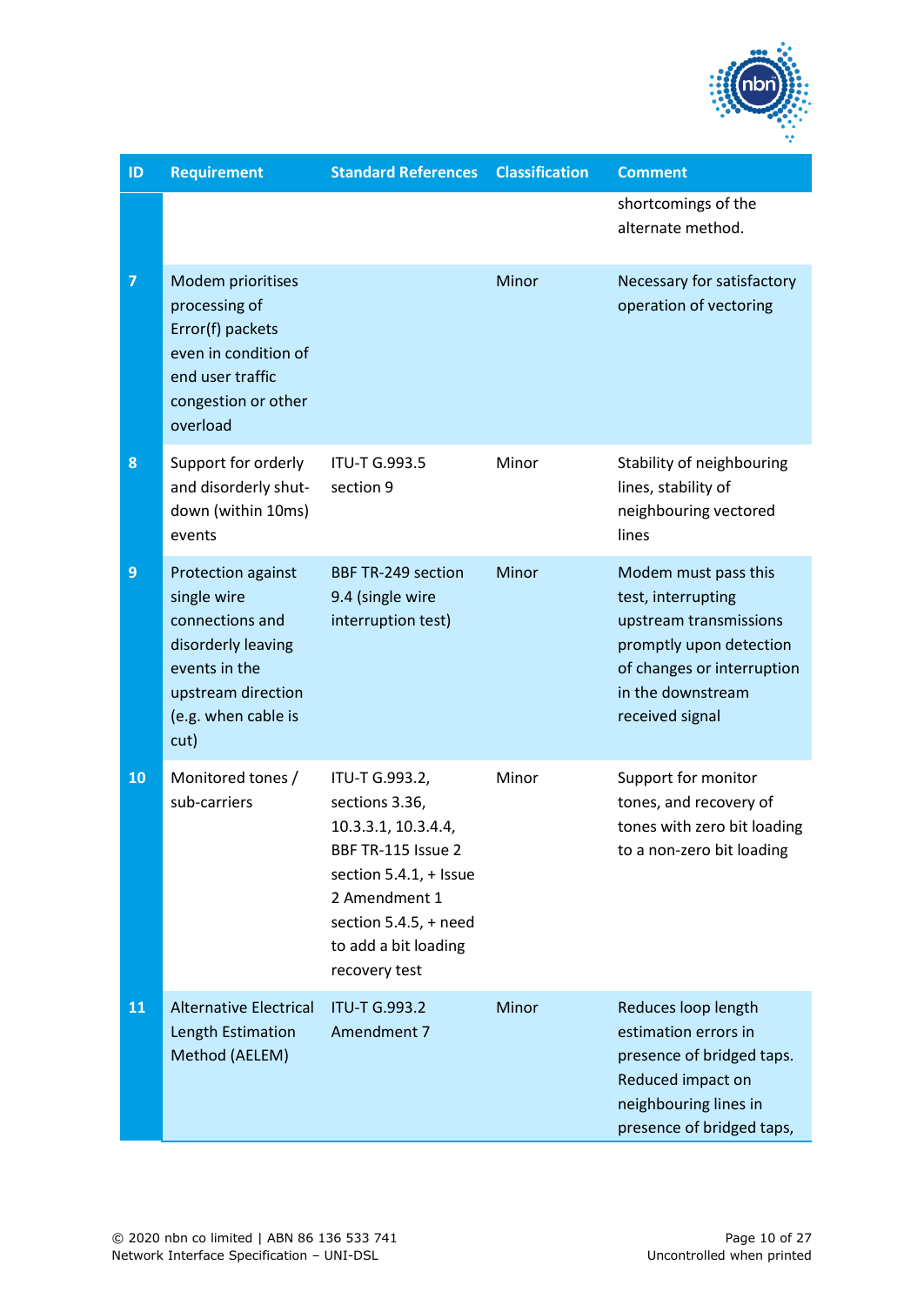

| ID | <b>Requirement</b>                                                                                                                                    | <b>Standard References</b>                                                                                           | <b>Classification</b> | <b>Comment</b>                                                                                                                                                                                                                                                         |
|----|-------------------------------------------------------------------------------------------------------------------------------------------------------|----------------------------------------------------------------------------------------------------------------------|-----------------------|------------------------------------------------------------------------------------------------------------------------------------------------------------------------------------------------------------------------------------------------------------------------|
|    |                                                                                                                                                       |                                                                                                                      |                       | particularly when<br>operating unvectored.                                                                                                                                                                                                                             |
| 12 | Inventory<br>identification<br>request supported<br>and returns valid<br>and unique<br>responses for<br>Modem and Chipset<br>Vendor ID and<br>version | ITU-T G.993.2 sect<br>11.2.3.6, G.994.1,<br>G.997.1 sects 7.4.2,<br>7.4.4, 7.4.6, 7.4.8,<br>and BBF ITU-T TR-<br>115 | Minor                 | Unique and valid<br>responses required for<br>both Modem vendor ID<br>and firmware version<br>number, plus Chipset<br>vendor ID and firmware<br>version number - so that<br>Modem and its chipset<br>can be uniquely identified<br>both in terms of HW and<br>firmware |
| 13 | Reporting of valid H-<br>log in all parts of<br>spectrum, with and<br>without<br>DPBO/UPBO applied<br>in that part of<br>spectrum                     | <b>ITU-T G.993.2</b><br>section 11.4.1                                                                               | Minor                 | Some Modem reports<br>false H-log and other<br>tone/spectrum data in<br>parts of spectrum where<br>power backoff applied.                                                                                                                                              |
|    | Reporting of valid<br>TxPSD in all parts of<br>spectrum, with and<br>without<br>DPBO/UPBO applied<br>in that part of<br>spectrum                      |                                                                                                                      | Minor                 |                                                                                                                                                                                                                                                                        |
|    | Reporting of valid<br>QLN in all parts of<br>spectrum                                                                                                 |                                                                                                                      | Minor                 |                                                                                                                                                                                                                                                                        |
|    | Reporting of valid<br>SNR in all parts of<br>spectrum, with and<br>without<br>DPBO/UPBO applied                                                       |                                                                                                                      | Minor                 |                                                                                                                                                                                                                                                                        |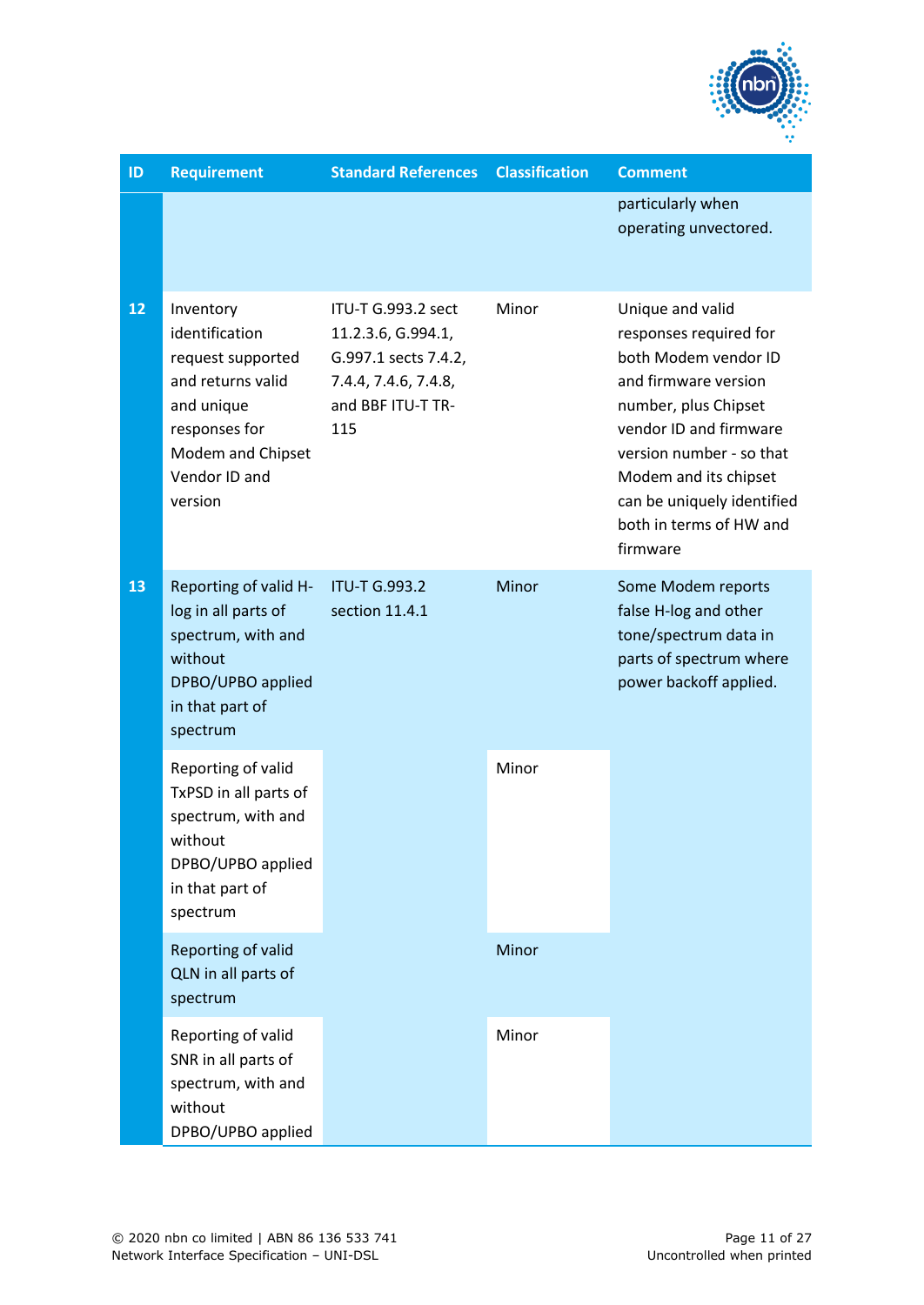

| ID              | <b>Requirement</b>                                                      | <b>Standard References</b>                                | <b>Classification</b> | <b>Comment</b>                                                                                                                                                      |
|-----------------|-------------------------------------------------------------------------|-----------------------------------------------------------|-----------------------|---------------------------------------------------------------------------------------------------------------------------------------------------------------------|
|                 | in that part of<br>spectrum                                             |                                                           |                       |                                                                                                                                                                     |
| $\overline{14}$ | US0 band                                                                | <b>ITU-T G.993.2</b>                                      | Minor                 | Support for US0 is critical<br>to the operation of<br>assurance activities in<br>connection with the<br>remediation of loop<br>impairments such as<br>bridged taps. |
| 15              | B8-11 profile                                                           | <b>ITU-T G.993.2</b>                                      | Major                 |                                                                                                                                                                     |
|                 | B8-17 profile is<br>desired                                             | <b>ITU-T G.993.2</b>                                      | Minor                 |                                                                                                                                                                     |
| 16              | Virtual noise                                                           | <b>ITU-T G.993.2</b><br>section 11.4.1                    | Minor                 | Improved stability and<br>throughput in presence of<br>Time Of Day dependent or<br>varying noise environment                                                        |
| 17              | <b>DELT</b> loop<br>diagnostics mode                                    |                                                           | Minor                 |                                                                                                                                                                     |
| 18              | Different delay and<br>INP settings for each<br>direction               |                                                           | Minor                 |                                                                                                                                                                     |
| 19              | <b>Upstream and</b><br>Downstream Power<br>Backoff must be<br>supported | ITU-T G.993.2, ITU-T<br>G.997.1                           | Major                 |                                                                                                                                                                     |
| 20              | Use of at least 16<br><b>RFI band notches</b><br>simultaneously         |                                                           | Minor                 |                                                                                                                                                                     |
| 21              | <b>Robust Overhead</b><br>Channel (ROC)                                 | <b>ITU-T G.993.2</b><br>section 9.5.3.1                   | Minor                 | Improves stability in harsh<br>conditions                                                                                                                           |
| 22              | Support for<br>autonomous<br>transmission of                            | ITU-T G.997.1<br>section 7.1.1.1.3,<br>BBF TR-115 Issue 2 | Minor                 | Assist determination of<br>the cause of intermittent<br>service issues                                                                                              |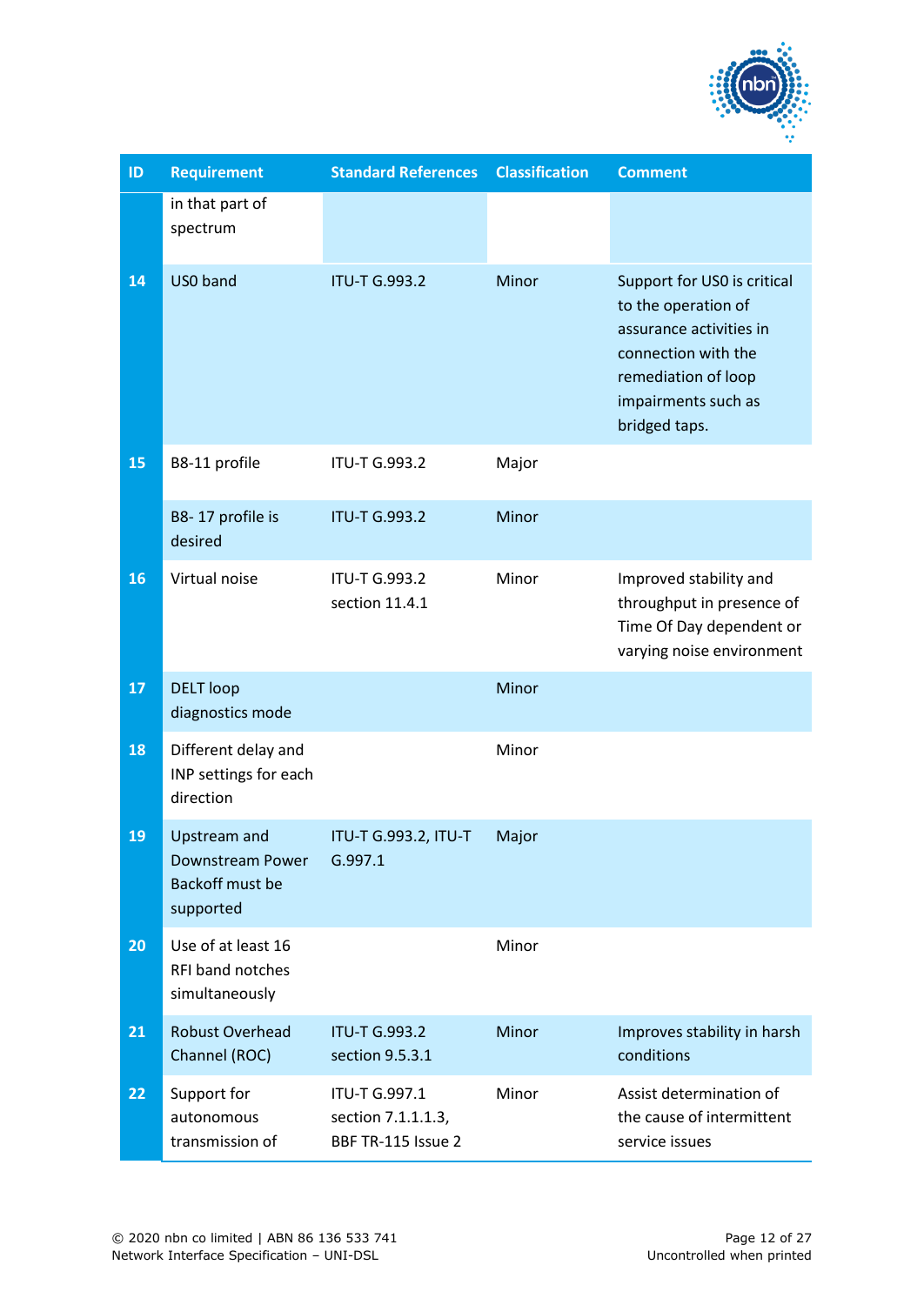

| ID | <b>Requirement</b>                                                                                                                                                                                                           | <b>Standard References</b>                            | <b>Classification</b> | <b>Comment</b>                                                                                                          |
|----|------------------------------------------------------------------------------------------------------------------------------------------------------------------------------------------------------------------------------|-------------------------------------------------------|-----------------------|-------------------------------------------------------------------------------------------------------------------------|
|    | Loss-Of-Power (LPR)<br>message                                                                                                                                                                                               | Amendment 1<br>section 5.10                           |                       |                                                                                                                         |
| 23 | Downstream<br>Frequency<br>Dependent Pilot<br>Sequence (FDPS)                                                                                                                                                                | <b>ITU-T G.993.5</b><br>Amendment 1<br>section 7.2    | Minor                 | Reduces initialisation time<br>when entering a vectoring<br>group                                                       |
|    | Upstream<br>Frequency<br>Dependent Pilot<br>Sequence (FDPS)                                                                                                                                                                  | <b>ITU-T G.993.5</b><br>Amendment 1<br>section 7.3.3  | Minor                 |                                                                                                                         |
| 24 | BER no greater than<br>1E-10 with 6dB<br>noise margin, no<br>impulse noise, in<br>both fast and<br>interleaved modes                                                                                                         | BBF TR-114 Issue 2<br>section 8.1 and 8.2<br>Table 23 |                       | Modem PHY capable of<br>supporting a higher layer<br>service that can achieve a<br>basic / repeatable end to<br>end SLA |
|    | BER no greater than<br>1E-7 with OdB noise<br>margin, no impulse<br>noise, in both fast<br>and interleaved<br>modes                                                                                                          |                                                       | Minor                 |                                                                                                                         |
| 25 | Sufficient memory<br>and processing<br>resources to sustain<br>100 Mbit/s (Layer 2)<br>across the UNI-DSL<br>port in the<br>downstream<br>direction, in<br>presence of<br>correctable REIN<br>and SHINE with<br>G.inp active |                                                       | Minor                 | Must be simultaneous<br>with upstream sustained<br>traffic requirement                                                  |
|    | Sufficient memory<br>and processing<br>resources to sustain<br>40 Mbit/s (Layer 2)                                                                                                                                           |                                                       | Minor                 |                                                                                                                         |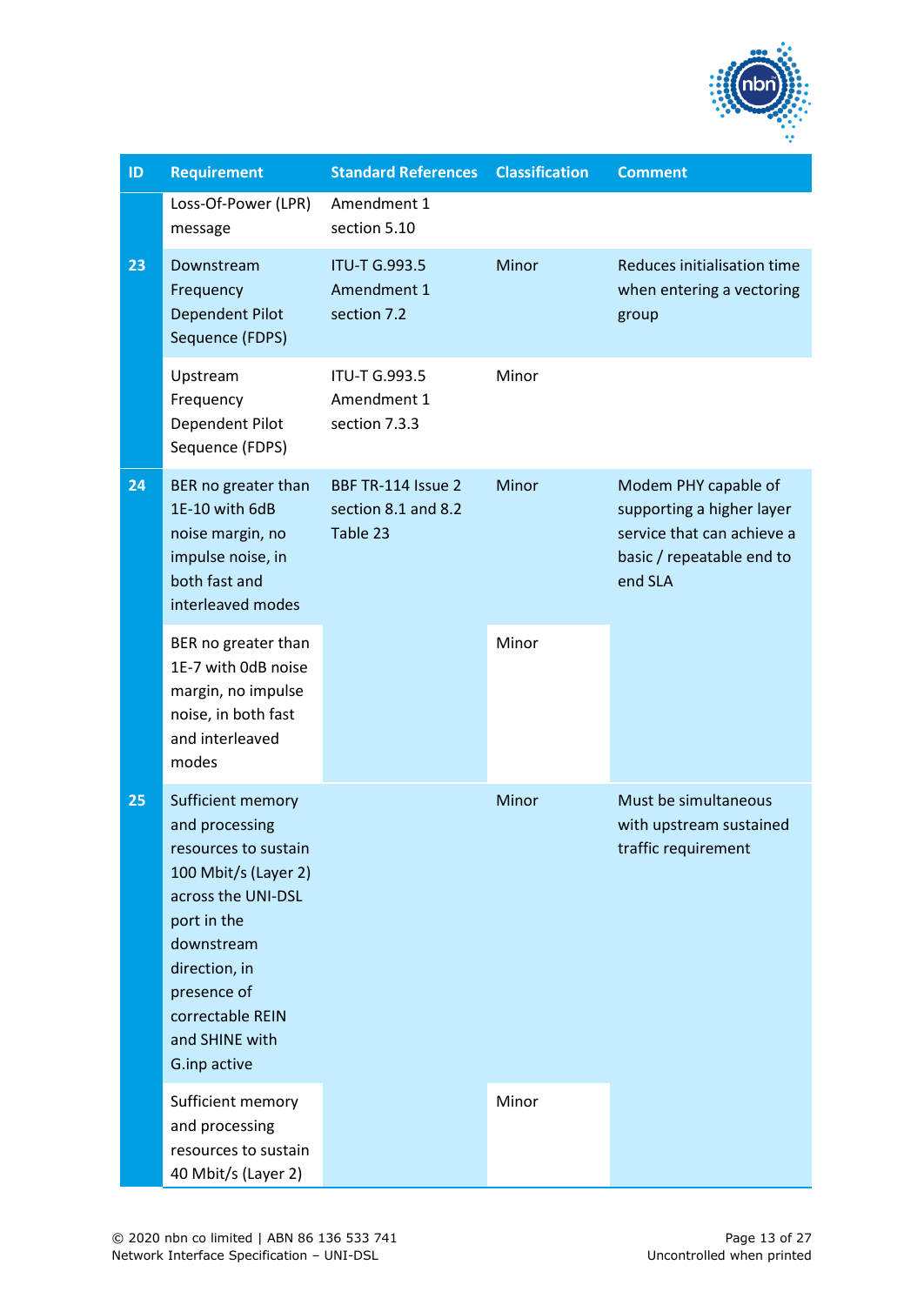

| ID | <b>Requirement</b>                                                                                                                                                                                                                                                                                                                      | <b>Standard References</b>                               | <b>Classification</b> | <b>Comment</b>                                                                                                                                                  |
|----|-----------------------------------------------------------------------------------------------------------------------------------------------------------------------------------------------------------------------------------------------------------------------------------------------------------------------------------------|----------------------------------------------------------|-----------------------|-----------------------------------------------------------------------------------------------------------------------------------------------------------------|
|    | across the UNI-DSL<br>port in the<br>upstream direction,<br>in presence of<br>correctable REIN<br>and SHINE with<br>G.inp active                                                                                                                                                                                                        |                                                          |                       |                                                                                                                                                                 |
| 26 | Single Rate Three<br>Colour upstream<br>traffic shaping for<br>TC1 / TC2 / TC4                                                                                                                                                                                                                                                          | IETF RFC-2697                                            | Minor                 | <b>Ensure that modem</b><br>correctly shapes upstream<br>traffic to a rate that will<br>pass DSLAM traffic<br>policers according to<br>contracted service rates |
| 27 | Support for Ethernet<br>OAM. Specifically,<br>the Modem WAN<br>interface must<br>respond to LBM,<br>SLM and DMM at<br>MD level 2 and 3,<br>directed at multicast<br>MAC address 01-80-<br>C2-00-00-32 (for MD<br>level 2), 01-80-C2-<br>00-00-33 (for MD<br>level 3) and as well<br>as the Modem's<br><b>WAN unicast MAC</b><br>address | Y.1731(11/13)                                            | Major                 | Support for OAM is critical<br>to the operation of<br>assurance activities.                                                                                     |
| 28 | SOS                                                                                                                                                                                                                                                                                                                                     | <b>ITU-T G.993.2</b><br>(01.2015) and Amdt<br>1 (11/2015 | Minor                 | Improves stability in case<br>of sudden noise increase.                                                                                                         |

### <span id="page-13-0"></span>**2.3.3 Modem Performance Requirements**

Modem hardware and firmware intended for use with the UNI-DSL must pass the performance tests and conditions defined in TR-114 issue 2, with the modifications described below:

• TR-114 specifies non-vectored performance. The bitrates in [Table 2](#page-14-2) are therefore nonvectored performance rates. Although these benchmark performances are non-vectored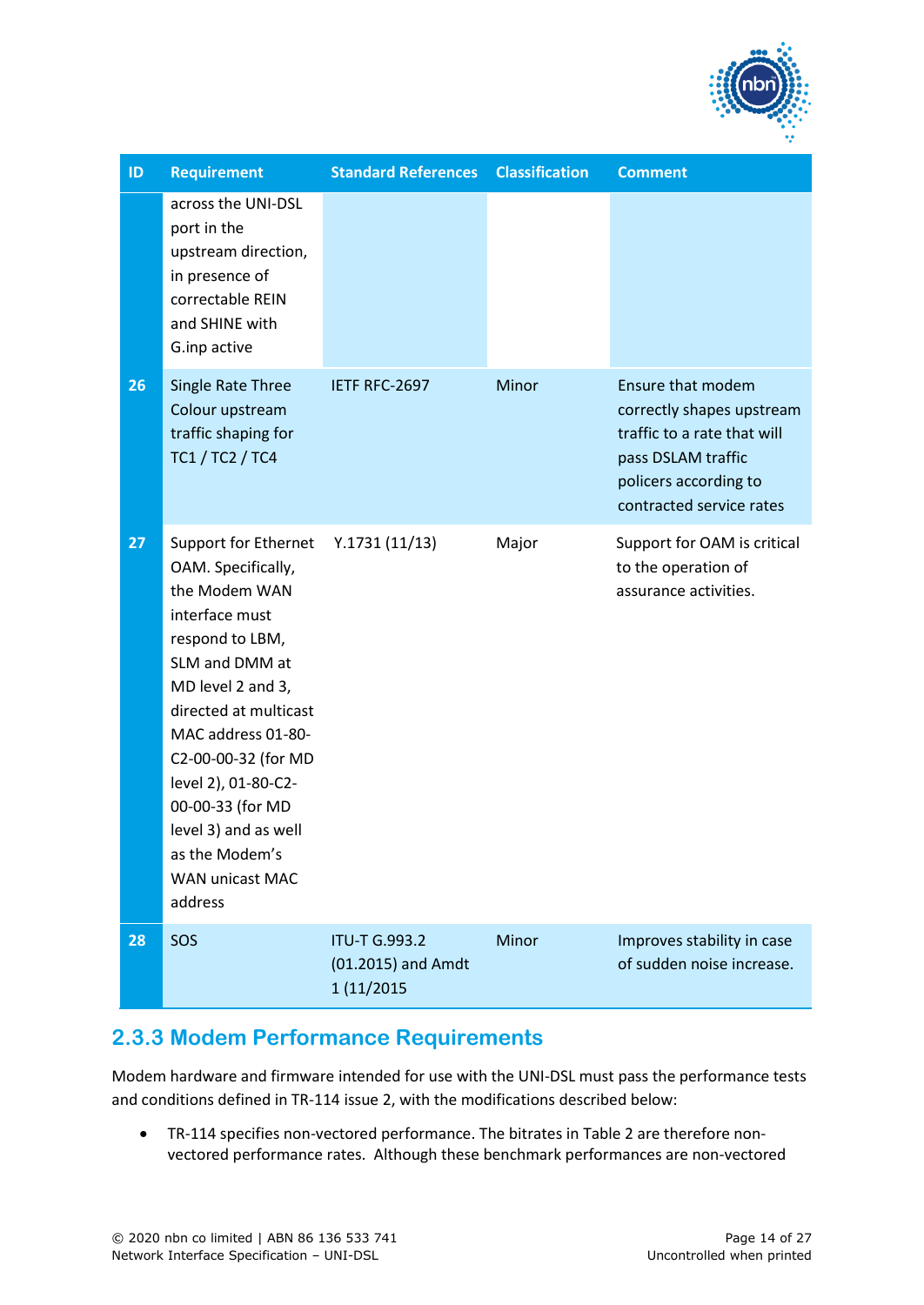

rates, **nbn**'s network requires all Modem hardware to support and interoperate correctly with **nbn**'s vectoring implementation.

• TR-114 does not cover the band plan and TxPSD masks that **nbn** is deploying in its FTTB Network and FTTN Network footprints. When performing TR-114 tests, DSLAMs and modems should be configured in Fast Path mode, with the 998ADE17-M2x-A masks and band plan (also known as B8-11). The benchmark results below assume this band plan and Fast Path mode. Testing should otherwise be conducted in accordance with TR-114 998ADE17-M2x-B (B8-12) masks and band plan, and relevant G993.2 Annex B configurations and requirements.

| <b>Distance</b>  | <b>Minimum Net Data Rate Achieved</b><br>DS (B8-11 Fast mode) | <b>Minimum Net Data Rate Achieved</b><br>US (B8-11 Fast mode) |
|------------------|---------------------------------------------------------------|---------------------------------------------------------------|
| 150 <sub>m</sub> | 56,841                                                        | 20,327                                                        |
| 450 <sub>m</sub> | 36,382                                                        | 14,346                                                        |
| 1050m            | 16,449                                                        | 1,956                                                         |
| 1500 m           | 8,789                                                         | 540                                                           |

#### <span id="page-14-2"></span>**Table 2: Modem VDSL Performance Requirements.**<sup>2</sup>

#### <span id="page-14-0"></span>**2.3.4 Minimum Modem Quality Standards**

**Important**: All Modems must at a minimum comply with sections 2.3.1, 2.3.2 and 2.3.3 above.

To comply with the Minimum Modem Quality Standards the following test criteria in this section 2.3.4 must be met or exceeded.

<span id="page-14-3"></span>

| <b>Broadband</b><br><b>Forum</b> | <b>Issue</b> | <b>Amendment</b> | <b>Standard Name</b>                                     | <b>Tests</b>  |
|----------------------------------|--------------|------------------|----------------------------------------------------------|---------------|
| TR-114                           | 3            | $\overline{4}$   | <b>VDSL2 Performance Test Plan</b>                       | 15.1, 15.2    |
| TR-249                           | 1            |                  | Testing of G.993.2 Self-FEXT<br>Cancellation (vectoring) | 8.1, 8.5, 8.7 |

#### <span id="page-14-1"></span>**2.3.4.1 TR-114 Pass Criteria**

Tests conducted using BA17ade profile and **nbn** line card.

<sup>2</sup> Performance requirements as per TR114 Issue 2, November 2012.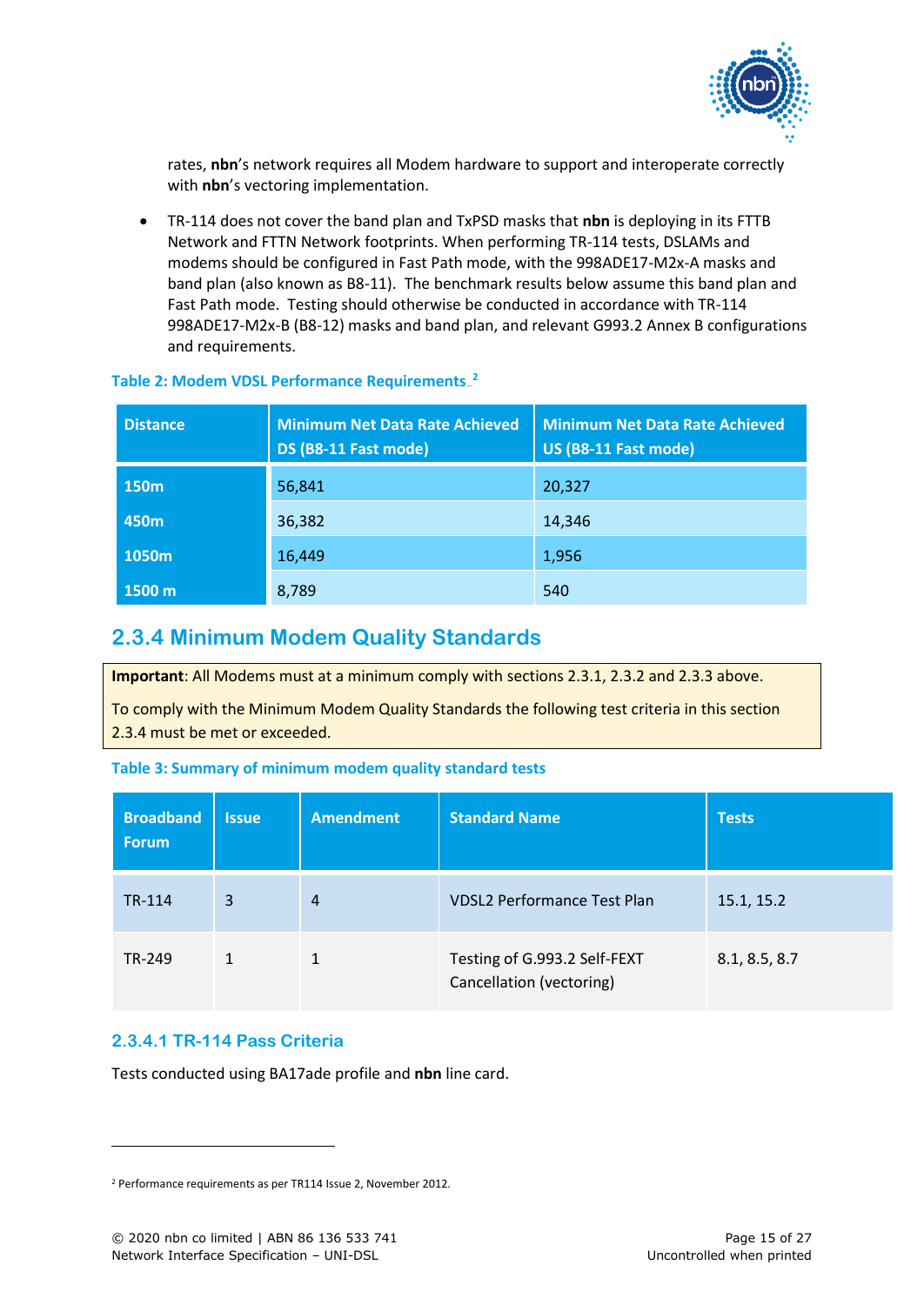

<span id="page-15-1"></span>**Table 4: 15.1 Rate adaptive performance tests for BA17ade with DPBO and UPBO, retransmission disabled.**

| <b>Loop Length (metres)</b> | <b>Downstream</b><br>(kbps) | <b>Upstream</b><br>(kbps) |
|-----------------------------|-----------------------------|---------------------------|
| 150                         | 46,600                      | 15,400                    |
| 450                         | 39,800                      | 11,400                    |
| 1,050                       | 25,100                      | 3,900                     |
| 1,200                       | 21,400                      | 3,800                     |
| 1,500                       | 14,500                      | 1,500                     |

<span id="page-15-2"></span>**Table 5: 15.2 Rate adaptive performance tests for BA17ade with DPBO and UPBO, retransmission enabled**

| <b>Loop Length (metres)</b> | <b>Downstream</b><br>(kbps) | <b>Upstream</b><br>(kbps) |
|-----------------------------|-----------------------------|---------------------------|
| 150                         | 56,403                      | 20,080                    |
| 450                         | 41,437                      | 14,726                    |
| 1,050                       | 24,178                      | 4,992                     |
| 1,200                       | 21,004                      | 4,271                     |
| 1,500                       | 14,167                      | 1,845                     |

#### <span id="page-15-0"></span>**2.3.4.2 TR-249 Pass Criteria**

Test conducted using BA17ade profile, **nbn** line and vectoring card and **nbn** cable.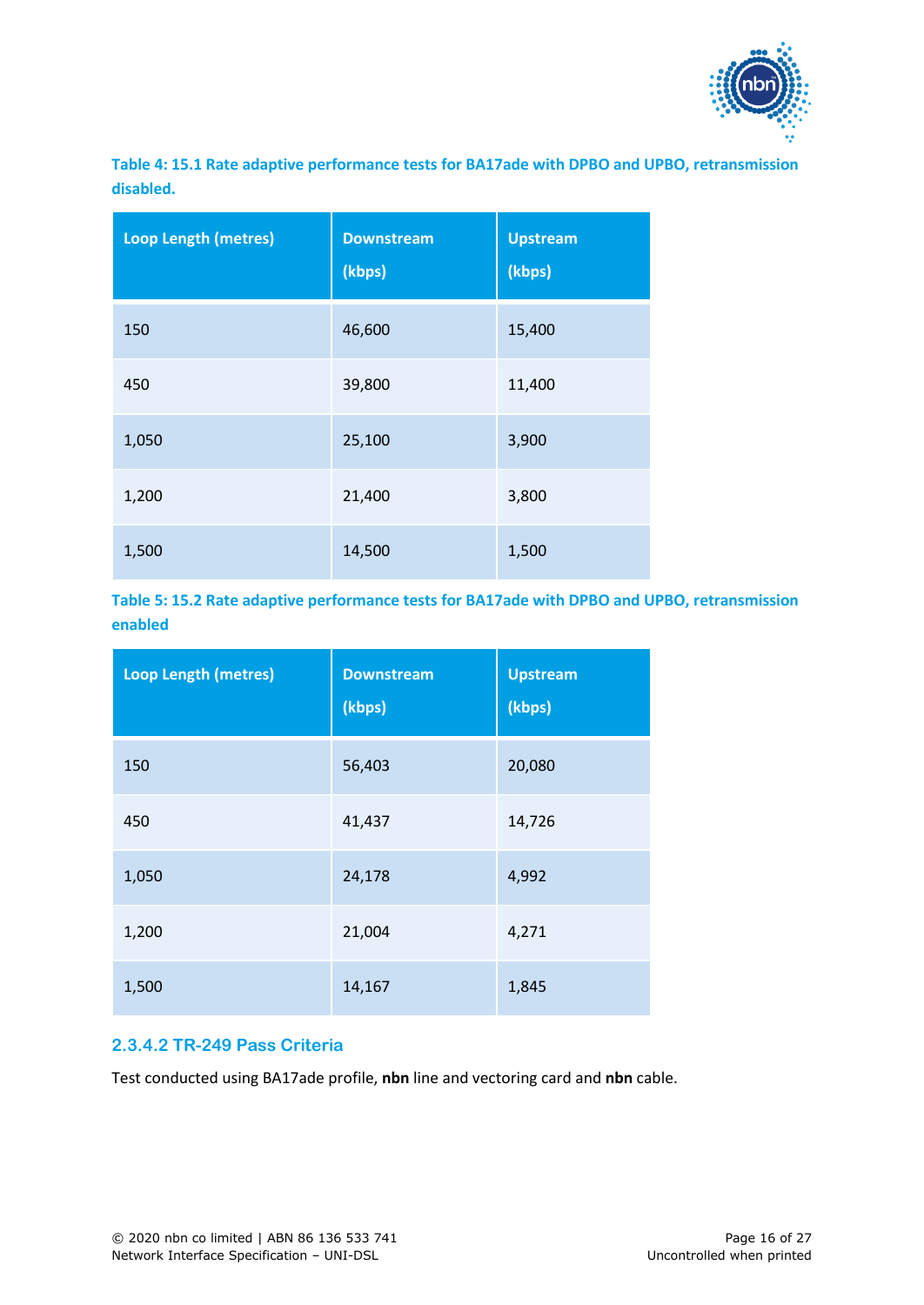

#### <span id="page-16-2"></span>**Table 6: TR-249 Pass Criteria**

| <b>Test</b>                                                                                                         | <b>Pass criteria</b>                        |
|---------------------------------------------------------------------------------------------------------------------|---------------------------------------------|
| 8.1 Collocated Vectoring CPEs Test Case                                                                             | Expected Results listed in TR-249(i1) 8.1.4 |
| 8.5 Non-Collocated Vectoring CPE Test<br>Case (3 loop lengths – referenced in<br>Table 17 - Loops used for Testing) | Expected Results listed in TR-249(i1) 8.5.4 |
| 8.7 Long Term Stability Test Case                                                                                   | Expected Results listed in TR-249(i1) 8.7.4 |

### <span id="page-16-0"></span>**2.4 Central Splitter / Filter**

**Important**: Central Splitters (or Filters)<sub>-</sub><sup>3</sup> used in the Premises in conjunction with **nbn**™ Ethernet (FTTB) and **nbn**™ Ethernet (FTTN) must comply with Australian Standard AS/CA S041.3:2015 "Requirements for DSL Customer Equipment for connection to the Public Switched Telephone Network – Part 3: Filters for use in connection with all DSL services".

### <span id="page-16-1"></span>**2.5 Ethernet frame support**

**Important:** For UNI-DSL services Ethernet frames are supported using the Packet Transfer Mode and 64/65 Octet framing in accordance with ITU-T G.993.2 "L.3 Packet transmission convergence function (PTM-TC)"

<sup>&</sup>lt;sup>3</sup> Also referred to as "Centralised Filter (Master Splitters)" within AS/CA S041.3:2015.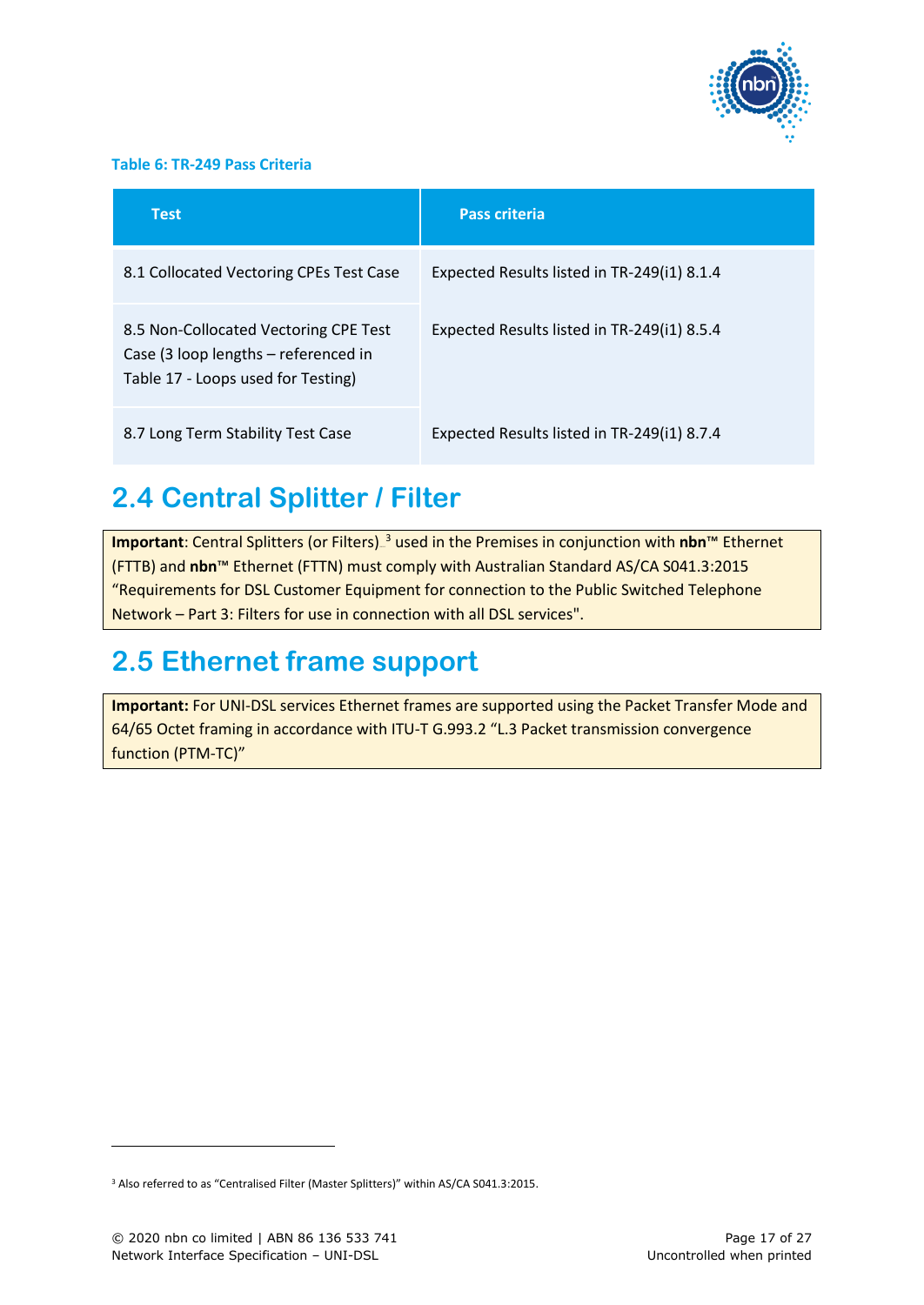

## <span id="page-17-0"></span>**3 UNI-DSL Ethernet Frame**

### <span id="page-17-1"></span>**3.1 Frame Format**

| The nbn <sup>™</sup> Ethernet implements untagged or single-tagged (C-Tag) Ethernet frames at the UNI-DSL as<br>defined in IEEE802.1ad and illustrated by the following figure. |  |                          |                          |                       |                       |            |                   |                   |
|---------------------------------------------------------------------------------------------------------------------------------------------------------------------------------|--|--------------------------|--------------------------|-----------------------|-----------------------|------------|-------------------|-------------------|
| L1 HEADER                                                                                                                                                                       |  | <b>DST</b><br><b>MAC</b> | <b>SRC</b><br><b>MAC</b> | ETHER-<br><b>TYPE</b> | PAYLOAD               | <b>FCS</b> | <b>L1 TRAILER</b> |                   |
|                                                                                                                                                                                 |  |                          |                          |                       |                       |            |                   |                   |
| L1 HEADER                                                                                                                                                                       |  | <b>DST</b><br><b>MAC</b> | <b>SRC</b><br><b>MAC</b> | C-TAG                 | ETHER-<br><b>TYPE</b> | PAYLOAD    | <b>FCS</b>        | <b>L1 TRAILER</b> |
| <b>Figure 1: Untagged and Single-Tagged Ethernet Frames</b>                                                                                                                     |  |                          |                          |                       |                       |            |                   |                   |

<span id="page-17-3"></span>**Important**: The tag option implemented is selectable by Customer. For tagged traffic at ingress to the UNI-DSL, any data following the first tag (C-Tag) will be assumed to be payload and will not be used by the **nbn**™ Network to determine any action. This section of the frame may be used to capture any type of additional tagging, and allow Customer to deliver a Customer Edge Virtual Local Area Network (**CE-VLAN**) transparent service. 4

### <span id="page-17-2"></span>**3.2 MAC Address Limitations**

Each UNI-DSL is capable of supporting up to eight simultaneous MAC source addresses.

**Important**: This imposes a limit on the number of Layer 2 devices that Customer may allow to connect directly to each UNI-DSL. Any attempt to connect a number of devices directly to a UNI-DSL that exceeds this limit will result in traffic from the newly-attached devices being discarded.

The **nbn**™ Network will learn the first eight MAC source addresses detected at ingress to the UNI-DSL, based upon ingress service frames. A MAC address ageing function ensures that any obsolete MAC addresses are removed from the active list, after a period of 300 seconds.

Note that this limitation applies for the UNI-DSL irrespective of the service type and does not imply MAC address-based forwarding for unicast services based on 1:1 VLANs.

Customer should use a device that performs Layer 3 routing to interconnect to the UNI-DSL. If Customer does not do so, Customer accepts the consequences of any issues arising from MAC address restrictions.

<sup>4</sup> Access Loop Identification functionality is not supported where Customer uses the relevant section of the frame to deliver a CE-VLAN transparent service.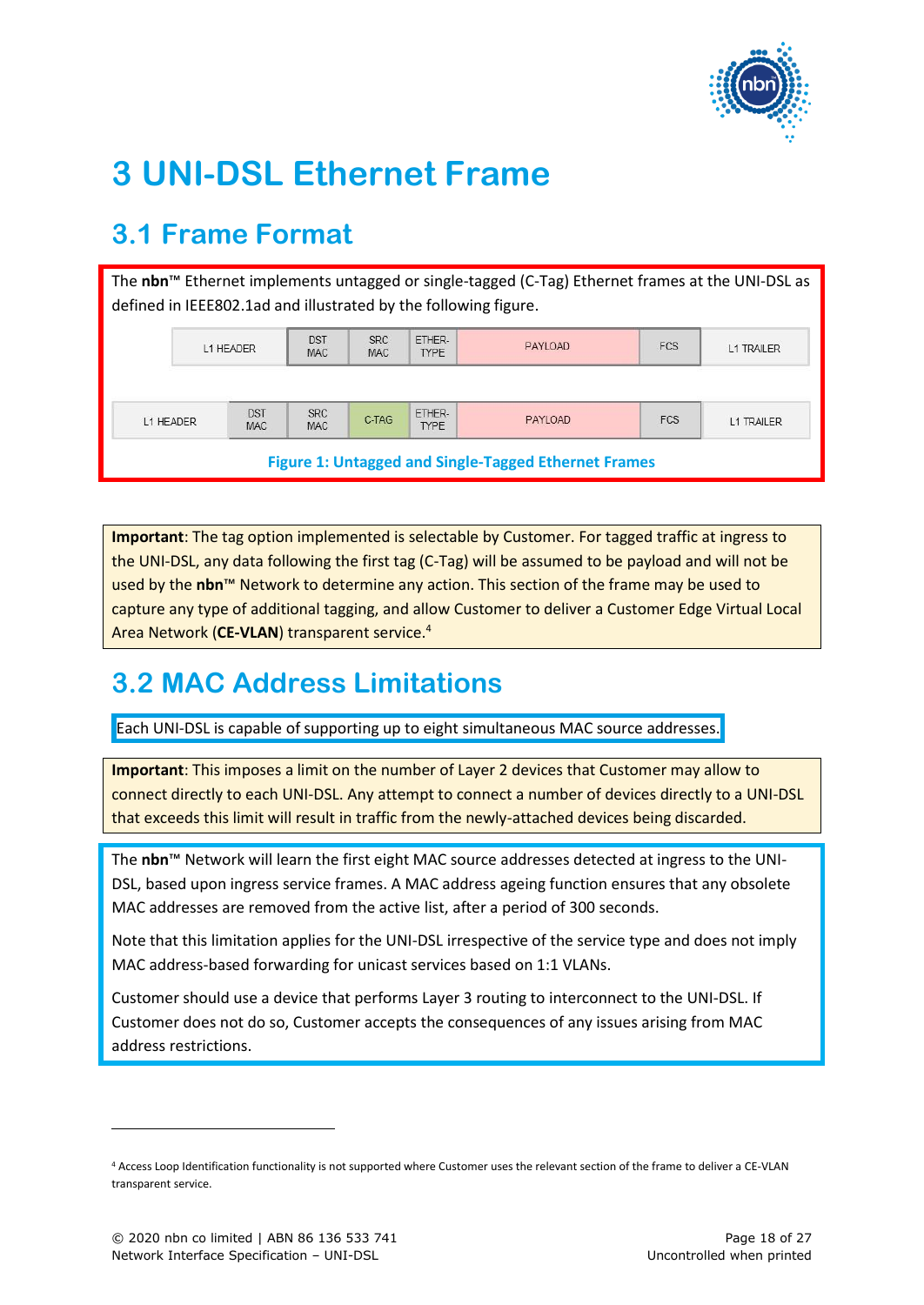

### <span id="page-18-0"></span>**3.3 UNI-DSL Addressing Modes**

The UNI-DSL supports four addressing modes for accessing AVCs, and indicating the priority of service frames across the UNI-DSL:

- Default-Mapped
- DSCP-Mapped
- Priority-Tagged
- Tagged

These options for addressing services at the UNI-DSL are shown in [Table 7.](#page-18-1)

<span id="page-18-1"></span>

| Table 7: AVC Addressing Modes at the UNI-DSL |  |
|----------------------------------------------|--|
|----------------------------------------------|--|

| <b>UNI-DSL Mode</b>    | <b>Maximum Number of</b><br><b>AVCs addressable at</b><br><b>UNI-DSL</b> | <b>Ability to</b><br>communicate priority<br>information across<br><b>UNI-DSL?</b> | <b>Comments</b>                                                                                                                                                                                              |
|------------------------|--------------------------------------------------------------------------|------------------------------------------------------------------------------------|--------------------------------------------------------------------------------------------------------------------------------------------------------------------------------------------------------------|
| <b>Classification</b>  | Minor                                                                    | Major                                                                              |                                                                                                                                                                                                              |
| <b>Default-Mapped</b>  | $\mathbf{1}$                                                             | N                                                                                  | Untagged service frames<br>that carry no Layer 2<br>priority information, as<br>per IEEE802.3.                                                                                                               |
| <b>DSCP-Mapped</b>     | $\mathbf{1}$                                                             | Y                                                                                  | Untagged service frames<br>that carry no Layer 2<br>priority information, as<br>per IEEE802.3, where<br>priority information is<br>encoded into the DSCP<br>field, as per RFC2474 for<br>both IPv4 and IPv6. |
| <b>Priority-Tagged</b> | 1                                                                        | Y                                                                                  | Service frames at the<br>UNI-DSL that carry Layer<br>2 Priority Information in<br>the VLAN tag, as per IEEE                                                                                                  |
| <b>Tagged</b>          | $\mathbf{1}$                                                             | Y                                                                                  | 802.1p, where priority<br>information is encoded<br>into the VLAN Priority-<br>Code-Point (PCP) field.                                                                                                       |

The addressing mode must be specified at time of solution definition, and determines how Customer interfaces to the AVC and UNI-DSL.<sup>5</sup> These modes have no impact on the operation or allocation of AVC C-TAGs at the NNI.

<sup>5</sup> Note the limitations on addressing mode and AVC traffic class combinations tabled in Appendix A and Appendix B of the **nbn**™ Ethernet Product Technical Specification.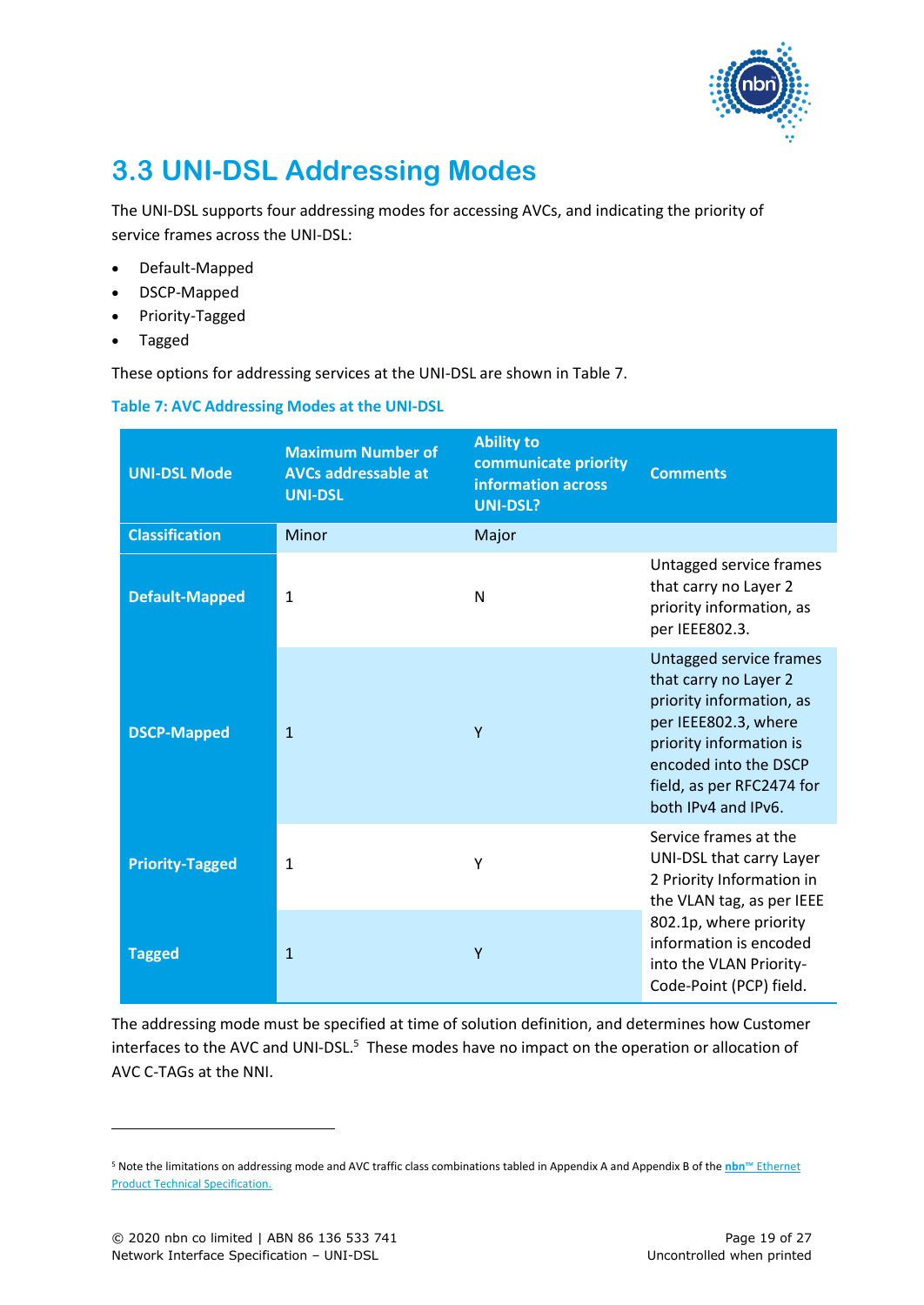

### <span id="page-19-0"></span>**3.4 Frame Tagging – VLAN Structure**



<span id="page-19-1"></span>Priority-Tagged and Tagged UNI-DSL modes require Customer to specify a C-VID value. The valid range of C-VID values is shown below in [Table 8.](#page-19-2)

| Interface<br>Mode             | nbn™<br><b>Network</b> | Comment                                                                                                                               | <b>Classification</b> |
|-------------------------------|------------------------|---------------------------------------------------------------------------------------------------------------------------------------|-----------------------|
| Default-<br><b>Mapped</b>     | FTTB,<br><b>FTTN</b>   | C-VID is not supported at the UNI for this mode.                                                                                      | Major                 |
| <b>DSCP-</b><br><b>Mapped</b> | FTTB,<br><b>FTTN</b>   | C-VID is not supported at the UNI for this mode.                                                                                      | Major                 |
| Priority-<br><b>Tagged</b>    | FTTB,<br><b>FTTN</b>   | In Priority-Tagged mode, a C-VID allocation of anything<br>other than 0 or Null (unpopulated) may result in<br>unsupported behaviours | Major                 |
| <b>Tagged</b>                 | FTTB,<br><b>FTTN</b>   | In Tagged mode C-VID allocations must match the C-VID<br>specified by Customer at the time Customer orders the<br>associated AVC.     | Major                 |
|                               |                        | C-VID allocations outside of the allowed range $(2 - 4004)$<br>will result in frames being discarded.                                 |                       |

#### <span id="page-19-2"></span>**Table 8: C-Tag C-VID Requirement at the UNI-DSL**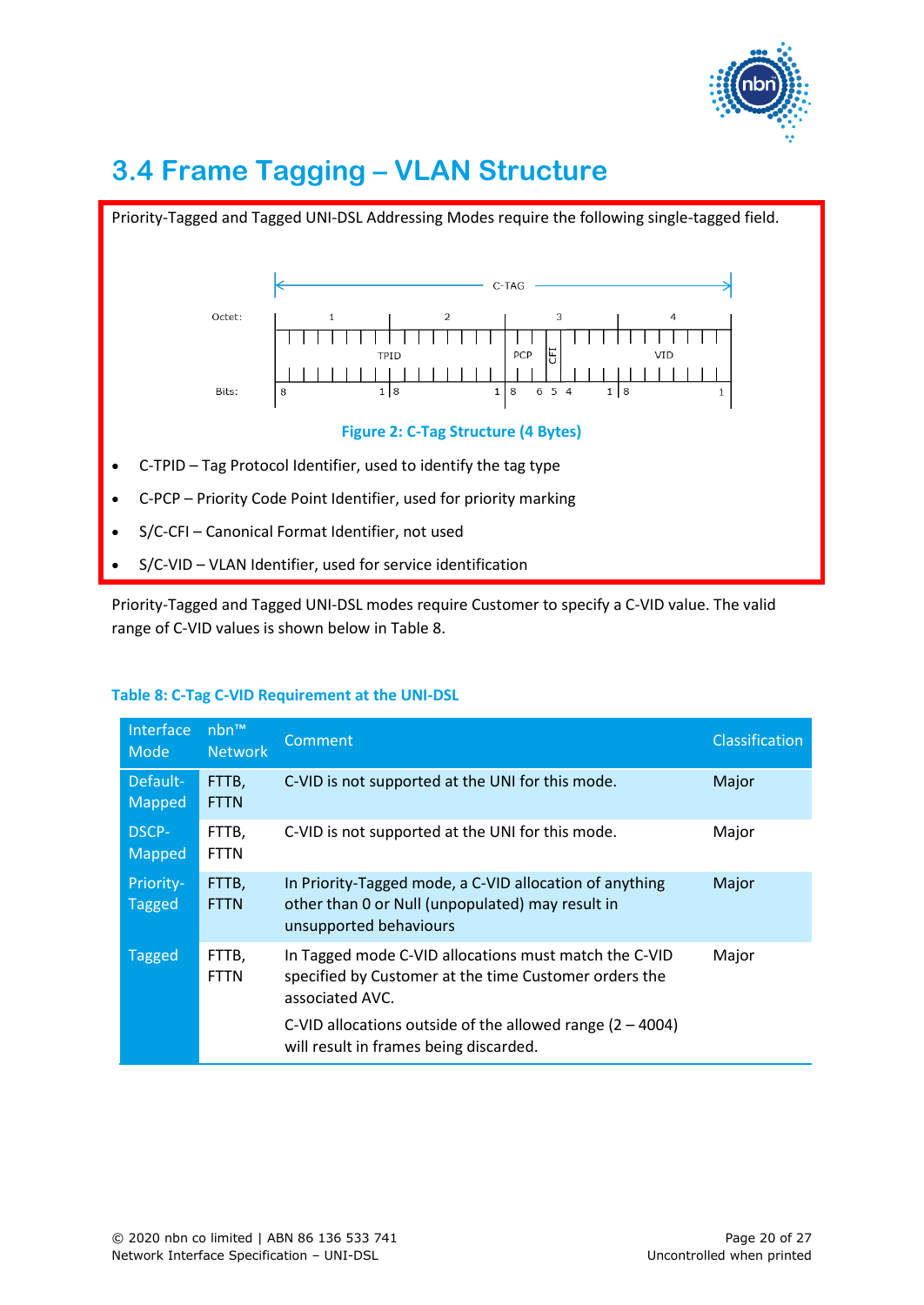

**Important**: The C-VID is designed to be validated at ingress to the UNI-DSL. Any traffic that does not comply with this tagging structure, including ingress frames to the UNI-DSL (in Default-Mapped or DSCP-Mapped modes) that contain an IEEE802.1Q VLAN tag, or contains C-VID settings that are not agreed values, may be discarded at ingress to the UNI-DSL.

### <span id="page-20-0"></span>**3.4.1 Tag Protocol Identifier (TPID) Formats**

[Table 9](#page-20-2) describes the required TPID values for service frames at ingress to the **nbn**™ Network. The UNI-DSL TPID is set per UNI-DSL. Any received service frames that do not comply with these values will be discarded at the UNI-DSL ingress.

| Interface<br>Mode       | S-TPID                                 | <b>C-TPID</b> | Comment                                                                                                                                    | <b>Classification</b> |
|-------------------------|----------------------------------------|---------------|--------------------------------------------------------------------------------------------------------------------------------------------|-----------------------|
| Default-<br>Mapped      | $N/$ A3F3F3<br>N/A<br>F3F <sup>6</sup> |               | UNI-DSL operating in Default-Mapped or DSCP-<br>Mapped modes do not support a S-TAG or C-TAG                                               | Major                 |
| DSCP-<br>Mapped         |                                        |               | at ingress.<br>Any tagged frames ingressing at the UNI-DSL may<br>be discarded.<br>For UNI-DSL, the C-TPID is supplied by nbn.             | Major                 |
| Priority-               |                                        | 0x8100        | Priority-Tagged UNI-DSL requires all ingress service                                                                                       | Major                 |
| Tagged<br><b>Tagged</b> |                                        | 0x8100        | frames to comply with the C-TPID.<br>Tagged UNI-DSL require all ingress service frames<br>to comply with the C-TPID, and subscribed C-VID. | Major                 |

#### <span id="page-20-2"></span>**Table 9: TPID (UNI-DSL) Requirements**

### <span id="page-20-1"></span>**3.4.2 EtherType**

[Table 10: Supported EtherType on a Tagged Ethernet frame](#page-20-3) describes the EtherType supported on a tagged Ethernet frame at the UNI- DSL and its behaviour.

#### <span id="page-20-3"></span>**Table 10: Supported EtherType on a Tagged Ethernet frame**

| <b>EtherType Protocol</b> |                                             | <b>Behaviour</b>         | <b>Classification</b> |
|---------------------------|---------------------------------------------|--------------------------|-----------------------|
| 0x0800                    | Internet Protocol version 4 (IPv4)          | Transparent pass-through | Major                 |
| 0x86DD                    | Internet Protocol version 6 (IPv6)          | Transparent pass-through | Major                 |
| 0x0806                    | <b>Address Resolution Protocol</b><br>(ARP) | Transparent pass-through | Major                 |

<sup>6</sup> S-TPID appended by **nbn**™ Network and not visible at UNI-DSL.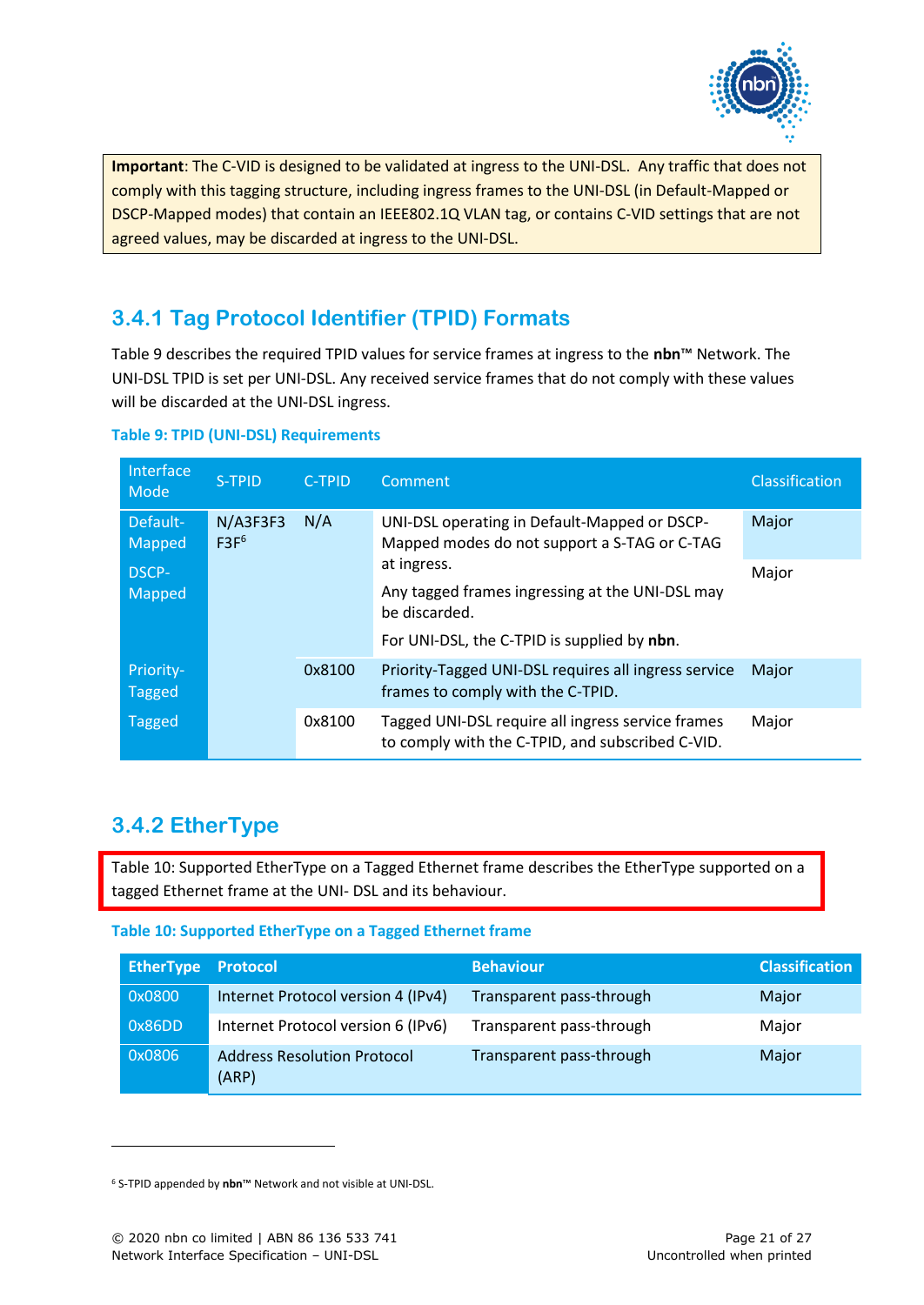

| <b>EtherType</b> | <b>Protocol</b>                                     | <b>Behaviour</b>                                         | <b>Classification</b> |
|------------------|-----------------------------------------------------|----------------------------------------------------------|-----------------------|
| 0x8863           | <b>PPPoE Discovery Stage</b>                        | Refer to Section 4.4 of Access<br><b>Virtual Circuit</b> | Major                 |
|                  |                                                     | Network Interface Specification                          |                       |
| 0x8864           | <b>PPPOE Session Stage</b>                          | Refer to Section 4.4 of Access<br><b>Virtual Circuit</b> | Major                 |
|                  |                                                     | <b>Network Interface Specification</b>                   |                       |
| 0x88A8           | DHCPv4 Relay Agent Option 82                        | Refer to Section 4.3 of Access<br>Virtual Circuit        | Major                 |
|                  |                                                     | <b>Network Interface Specification</b>                   |                       |
| 0x88A8           | <b>DHCPv6 Relay Agent Option 18</b>                 | Refer to Section 4.3 of Access<br><b>Virtual Circuit</b> | Major                 |
|                  |                                                     | <b>Network Interface Specification</b>                   |                       |
| 0x8847           | Multi- Protocol Label Switching<br>(MPLS) unicast   | Transparent pass-through                                 | Major                 |
| 0x8848           | Multi- Protocol Label Switching<br>(MPLS) multicast | Transparent pass-through                                 | Major                 |

**Important**: Transparency of other EtherTypes has not been tested by **nbn** and are unsupported.

### <span id="page-21-0"></span>**3.5 Frame Addressing – Frame Forwarding**

The UNI-DSL implements forwarding of service frames as per IEEE802.1ad, section 8.6.

#### <span id="page-21-1"></span>**Table 11: UNI-DSL Frame Forwarding Details**

| <b>Destination</b><br><b>MAC Address</b> | <b>Application</b>                                           | <b>Default</b><br><b>Behaviour</b> | <b>Optional</b><br><b>Configurable</b><br><b>Behaviour</b> | <b>Classification</b> |
|------------------------------------------|--------------------------------------------------------------|------------------------------------|------------------------------------------------------------|-----------------------|
| 01-80-C2-00-00-00                        | <b>Bridge Group Address</b>                                  | <b>Discard</b>                     | <b>None</b>                                                | Major                 |
| 01-80-C2-00-00-01                        | IEEE Std 802.3 PAUSE                                         | <b>Discard</b>                     | None                                                       | Major                 |
| 01-80-C2-00-00-02                        | LACP/LAMP                                                    | <b>Discard</b>                     | <b>None</b>                                                | Major                 |
|                                          | Link OAM                                                     | <b>Discard</b>                     | <b>None</b>                                                | Major                 |
| 01-80-C2-00-00-03                        | IEEE Std. 802.1X PAE<br>address                              | <b>Discard</b>                     | <b>None</b>                                                | Major                 |
| 01-80-C2-00-00-04 -<br>01-80-C2-00-00-0F | Reserved                                                     | <b>Discard</b>                     | None                                                       | Major                 |
| 01-80-C2-00-00-10                        | All LANs Bridge<br><b>Management Group</b><br><b>Address</b> | <b>Discard</b>                     | <b>None</b>                                                | Major                 |
| 01-80-C2-00-00-20                        | <b>GMRP</b>                                                  | <b>Discard</b>                     | None                                                       | Major                 |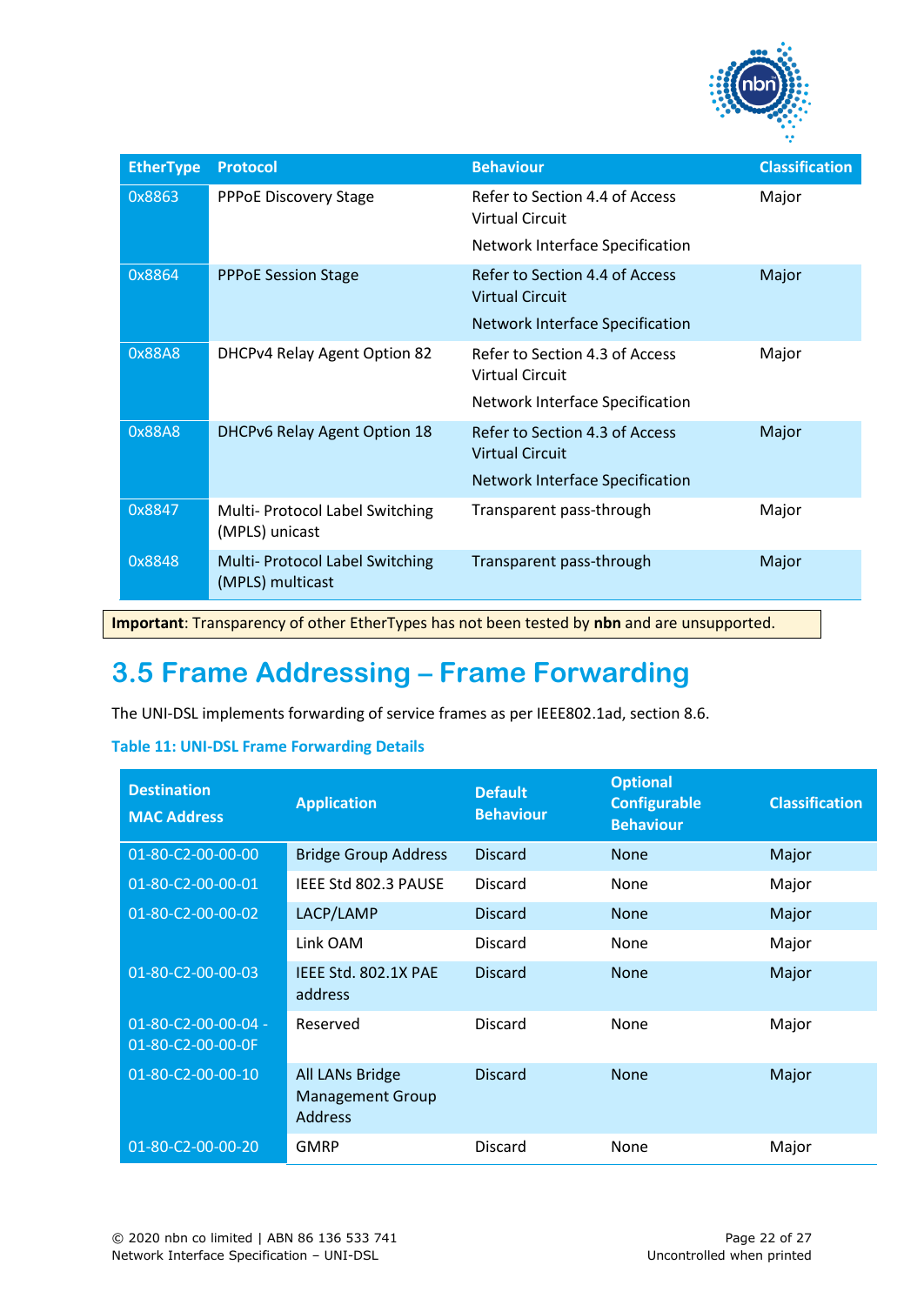

| <b>Destination</b><br><b>MAC Address</b> | <b>Application</b> | <b>Default</b><br><b>Behaviour</b> | <b>Optional</b><br><b>Configurable</b><br><b>Behaviour</b> | <b>Classification</b> |
|------------------------------------------|--------------------|------------------------------------|------------------------------------------------------------|-----------------------|
| 01-80-C2-00-00-21                        | <b>GVRP</b>        | <b>Discard</b>                     | <b>None</b>                                                | Major                 |
| 01-80-C2-00-00-22 -                      | Reserved GARP      | <b>Discard</b>                     | None                                                       | Major                 |
| 01-80-C2-00-00-2F                        | Application        |                                    |                                                            |                       |
|                                          | addresses          |                                    |                                                            |                       |
| $01 - 80 - C2 - 00 - 00 - 30 -$          | <b>CFM</b>         | Tunnel4F4F4F4F7                    | <b>None</b>                                                | Major                 |
| 01-80-C2-00-00-3F                        |                    |                                    |                                                            |                       |

Note the following definitions for the purposes of the above table:

- Discard the service frame will be discarded at ingress to the **nbn**™ Network
- Tunnel the service frame is passed to the AVC/CVC and carried through the **nbn**™ Network

### <span id="page-22-0"></span>**3.6 Frames Size – Maximum Layer 2 Frame Size.**<sup>8</sup>

<span id="page-22-1"></span>

| Figure 3 depicts the definition of the maximum Layer 2 frame size at the UNI-DSL, highlighting the |            |                          |                                                   |             |                                                                                                    |            |                                 |  |
|----------------------------------------------------------------------------------------------------|------------|--------------------------|---------------------------------------------------|-------------|----------------------------------------------------------------------------------------------------|------------|---------------------------------|--|
|                                                                                                    |            |                          |                                                   |             | exclusion of the S-TAG and C-TAG. Note that this example shows a UNI-DSL service frame using       |            |                                 |  |
| either Default-Mapped or DSCP-Mapped modes.                                                        |            |                          |                                                   |             |                                                                                                    |            |                                 |  |
|                                                                                                    |            |                          |                                                   |             |                                                                                                    |            |                                 |  |
|                                                                                                    |            |                          |                                                   |             | LAYER 2 MAXIMUM FRAME SIZE (UNI-DSL)                                                               |            |                                 |  |
|                                                                                                    |            |                          |                                                   |             |                                                                                                    |            |                                 |  |
| L1 HEADER                                                                                          |            | <b>DST</b><br><b>MAC</b> | ETHER-<br><b>SRC</b><br><b>TYPE</b><br><b>MAC</b> |             | <b>PAYLOAD</b>                                                                                     | <b>FCS</b> | <b>L1 TRAILER</b>               |  |
|                                                                                                    |            |                          |                                                   |             |                                                                                                    |            |                                 |  |
|                                                                                                    |            |                          |                                                   |             | Figure 3: Definition of Maximum Layer 2 Frame Size (UNI-DSL, Default-Mapped and DSCP-Mapped        |            |                                 |  |
|                                                                                                    |            |                          |                                                   |             | Mode)                                                                                              |            |                                 |  |
|                                                                                                    |            |                          |                                                   |             | Figure 4 depicts the definition of the maximum Layer 2 frame size at the UNI-DSL, highlighting the |            |                                 |  |
|                                                                                                    |            |                          |                                                   |             |                                                                                                    |            |                                 |  |
|                                                                                                    |            |                          |                                                   |             | inclusion of the C-Tag as provided by Customer. Note that this example shows a UNI-DSL service     |            |                                 |  |
| frame using either Priority-Tagged or Tagged modes.                                                |            |                          |                                                   |             |                                                                                                    |            |                                 |  |
|                                                                                                    |            |                          |                                                   |             | LAYER 2 MAXIMUM FRAME SIZE (UNI-DSL, PRIORITY-TAGGED/TAGGED MODE)                                  |            |                                 |  |
|                                                                                                    |            |                          |                                                   |             |                                                                                                    |            |                                 |  |
| <b>DST</b><br><b>SRC</b><br>ETHER-                                                                 |            |                          |                                                   |             |                                                                                                    |            |                                 |  |
| L1 HEADER                                                                                          | <b>MAC</b> | <b>MAC</b>               | C-TAG                                             | <b>TYPE</b> | <b>PAYLOAD</b>                                                                                     |            | <b>FCS</b><br><b>L1 TRAILER</b> |  |
|                                                                                                    |            |                          |                                                   |             |                                                                                                    |            |                                 |  |
| Figure 4: Definition of Maximum Layer 2 Frame Size (UNI-DSL, Priority-Tagged and Tagged Mode)      |            |                          |                                                   |             |                                                                                                    |            |                                 |  |

<span id="page-22-2"></span><sup>7</sup> Tunnelling supported for Maintenance Domains (MD) 4, 5, 6, 7.

<sup>8</sup> This is also known as the Maximum Transmission Unit (MTU).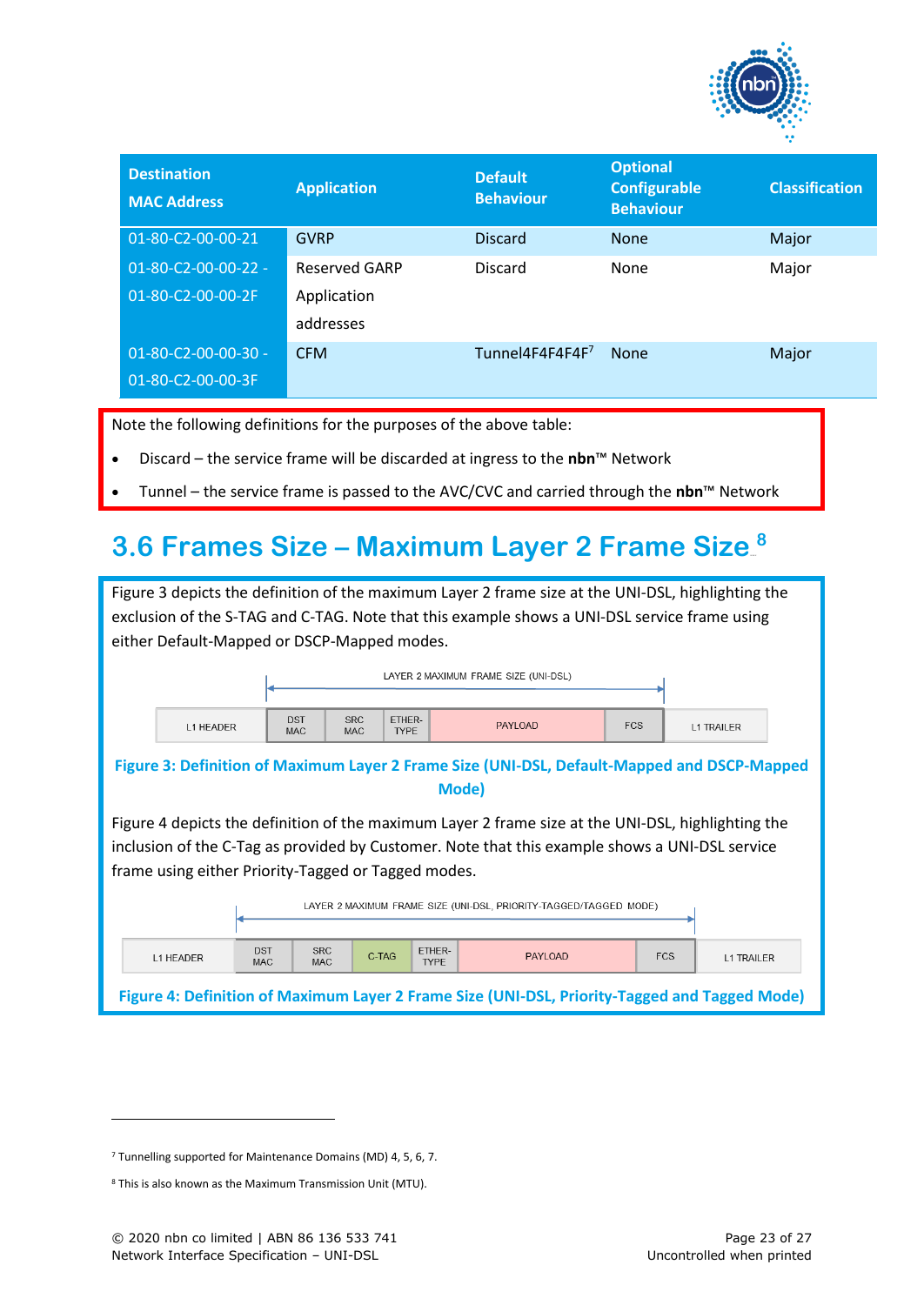

[Table 12](#page-23-0) describes the maximum and minimum Layer 2 frames sizes that will be accepted by the **nbn**™ Network, taking into consideration the UNI-DSL Addressing Mode and type of **nbn**™ Network.

<span id="page-23-0"></span>**Table 12: Layer 2 Maximum Frame Size for nbn™ Ethernet (FTTB) and nbn™ Ethernet (FTTN)**

| <b>Parameter</b>                                                                    | <b>FTTB/FTTN</b> | <b>Classification</b> |
|-------------------------------------------------------------------------------------|------------------|-----------------------|
| Maximum Layer 2 Frame Size at UNI-DSL (Default-Mapped<br>or DSCP-Mapped)            | 1,592 Bytes      | Minor                 |
| Maximum Layer 2 Frame Size at UNI-DSL (Tagged or<br>Priority-Tagged Mode)           | 1,596 Bytes      | Minor                 |
| Minimum Layer 2 Frame Size at the UNI-DSL (Default-<br>Mapped or DSCP-Mapped Model) | 64 Bytes         | Minor                 |
| Minimum Layer 2 Frame Size at UNI-DSL (Priority-Tagged<br>or Tagged Mode)           | 68 Bytes         | Minor                 |

**Important**: Frames that exceed frame size limits may be silently discarded. It is the responsibility of the Customer to manage the frame size of their traffic before it enters the **nbn**™ Network.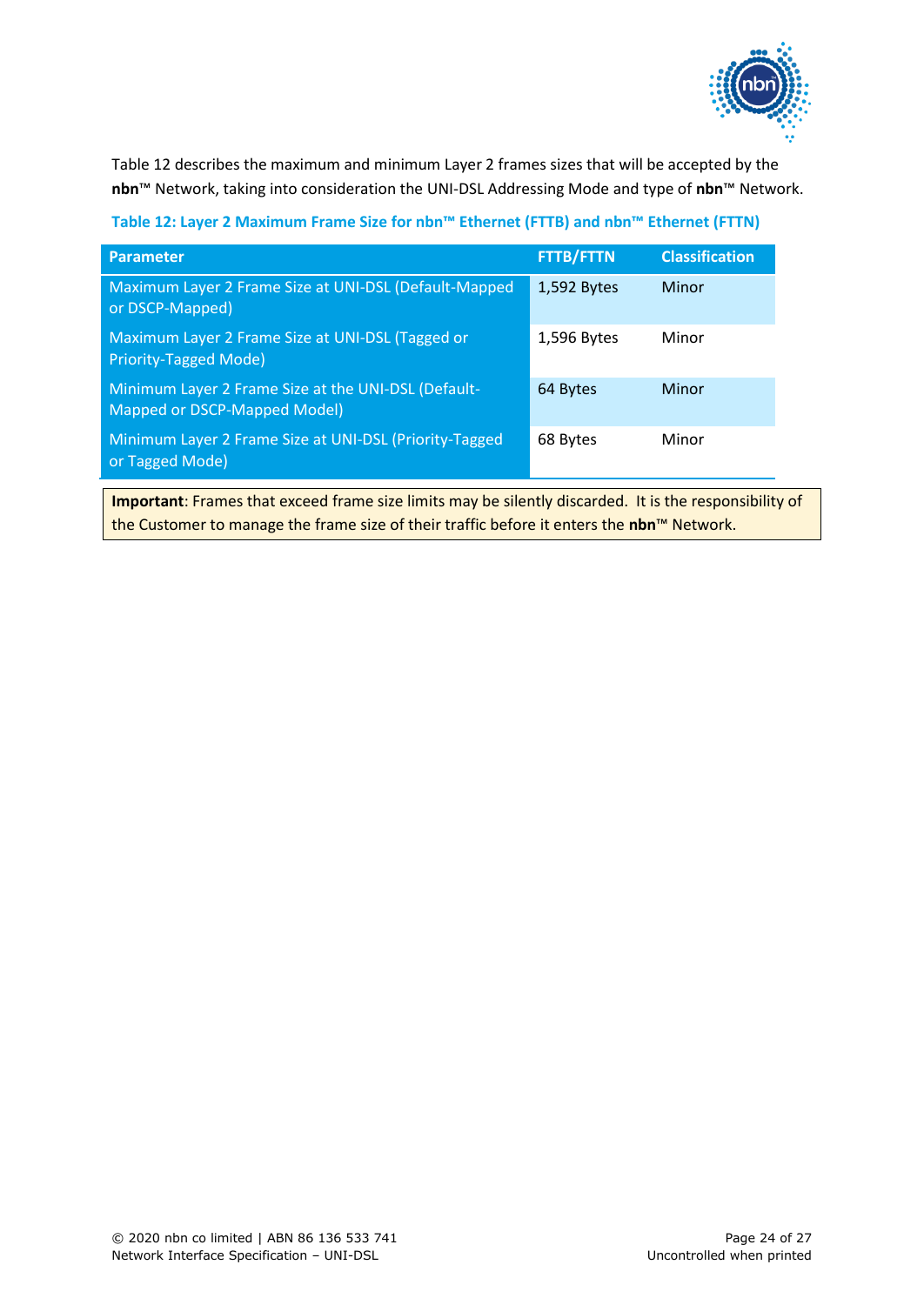

# <span id="page-24-0"></span>**4 Class of Service (CoS)**

### <span id="page-24-1"></span>**4.1 Priority Identification**

The UNI-DSL supports the following marking scheme for the purpose of priority identification.

• Priority Code Point (PCP) as per IEEE802.1p is Supported as a Major

DiffServ Code Point (DSCP) as per RFC2474 is Unsupported

The marking scheme utilised depends on the UNI-DSL Addressing Mode selected as follows.

<span id="page-24-4"></span>**Table 13: UNI-DSL Addressing Mode Marking Scheme**

| <b>UNI-DSL Address Mode</b> | <b>Marking Scheme</b> | <b>Classification</b> |
|-----------------------------|-----------------------|-----------------------|
| Default-Mapped              | Unmarked              | Major                 |
| <b>DSCP-Mapped</b>          | <b>DSCP</b>           | Major                 |
| Priority-Tagged             | <b>PCP</b>            | Major                 |
| <b>Tagged</b>               | <b>PCP</b>            | Major                 |

Note that the DSCP priority marking for ingress traffic at the UNI-DSL is supported only for traffic encapsulated as IP over Ethernet.

### <span id="page-24-2"></span>**4.2 Priority Encoding (Ingress) and Decoding (Egress)**

**Important**: Priority encoding and decoding interworking between the Customer Equipment and the **nbn**™ Network at the UNI-DSL is dependent on the UNI-DSL Addressing Mode selected.

Customer will be required to specify all required UNI-DSL and NNI assignments during the onboarding phase for **nbn**™ Ethernet (FTTB) and **nbn**™ Ethernet (FTTN).

### <span id="page-24-3"></span>**4.2.1 Unmarked (Default-Mapped)**

In the case of Default-Mapped, Customer Equipment is not required to encode and decode priority information at ingress to and egress from the UNI-DSL as the traffic is directly mapped to a nominated traffic class within the **nbn**™ Network as specified by the relevant AVC Bandwidth Profile tables in Appendix B to the **nbn**™ Ethernet Product Technical Specification.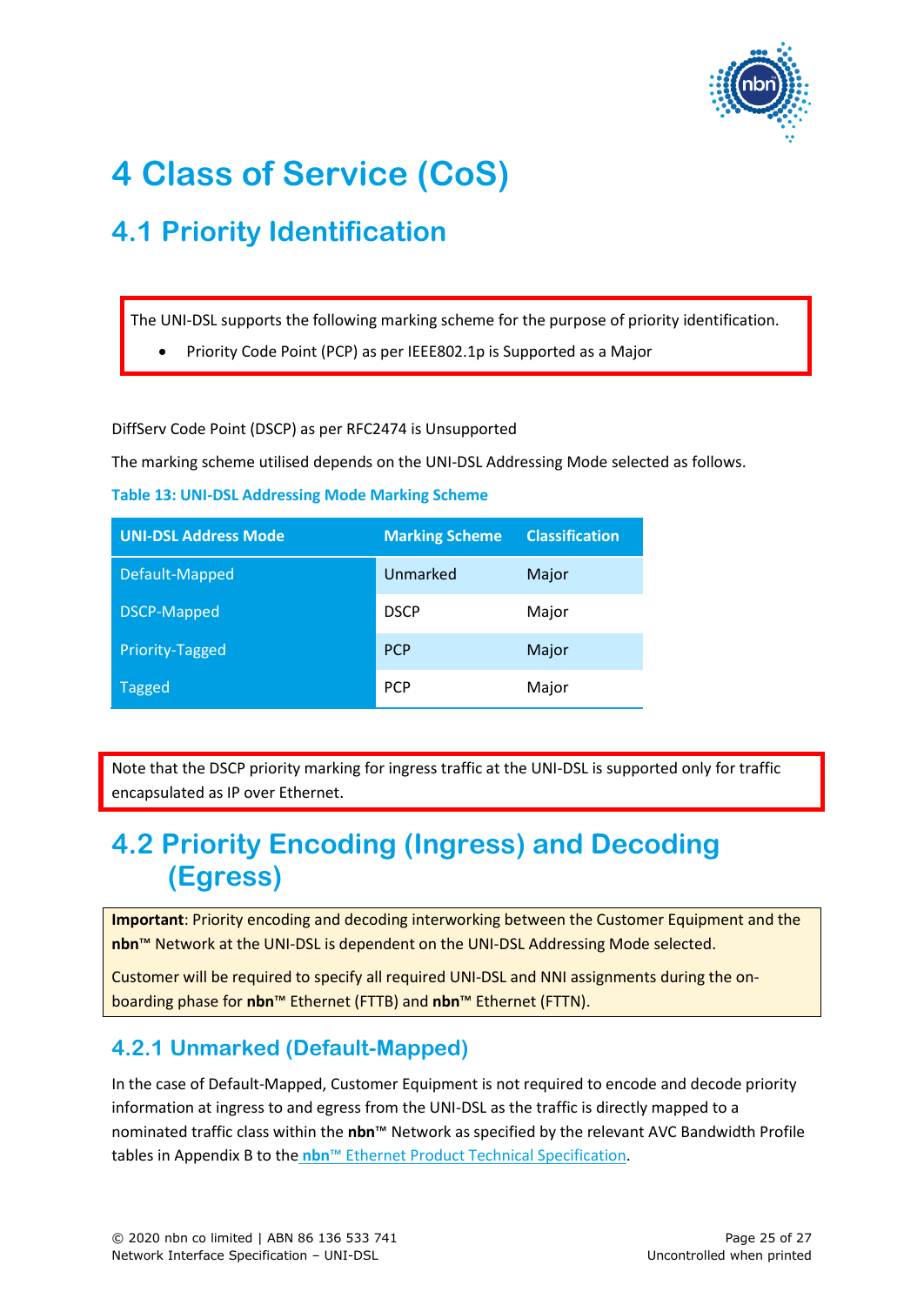

**Important**: Note, all ingress traffic will be mapped to the Default-Mapped traffic class, irrespective of DSCP markings.

### <span id="page-25-0"></span>**4.2.2 DSCP (DSCP-Mapped)**

**Important**: In the case of DSCP-Mapped, Customer Equipment must encode and decode priority information using DSCP settings at ingress to and egress from the UNI-DSL in order to ensure frames are mapped to the correct AVC traffic classes.

| <b>AVC Traffic Class</b> | <b>DSCP</b>                                             | <b>DSCP Decimal</b>                     | <b>Classification</b> |
|--------------------------|---------------------------------------------------------|-----------------------------------------|-----------------------|
| $TC-1$                   | CS5, EF                                                 | $40 - 47$                               | Major                 |
| $TC-2$                   | $CS4, AF41 - 43$                                        | $32 - 39$                               | Major                 |
| $TC-4$                   | $CS1, AF11-13$<br>CSO, Default                          | $0 - 7$                                 | Major                 |
|                          | $CS2, AF21 - 23$<br>$CS3, AF31 - 33$<br><b>CS7, CS6</b> | $8 - 15$<br>$16 - 31^{-9}$<br>$48 - 63$ | Minor                 |

#### <span id="page-25-2"></span>**Table 14: DSCP Setting for UNI-DSL DSCP-Mapped Addressing Mode**

#### Notes:

- Ingress assignments are valid for ordered AVC traffic classes only
- Any ingress traffic with DSCP markings that do not map to a provisioned AVC traffic class will be mapped to the TC-4 traffic class
- DSCP marking is available at the UNI-DSL only. PCP is required at the NNI

### <span id="page-25-1"></span>**4.2.3 PCP (Priority-Tagged and Tagged)**

**Important**: In the case of Priority-Tagged or Tagged, Customer Equipment must encode and decode priority information using PCP settings at ingress to and egress from the UNI-DSL in order to ensure frames are mapped to the correct AVC traffic classes.

<sup>&</sup>lt;sup>9</sup> This range may be re-allocated to a separate traffic class in the future.